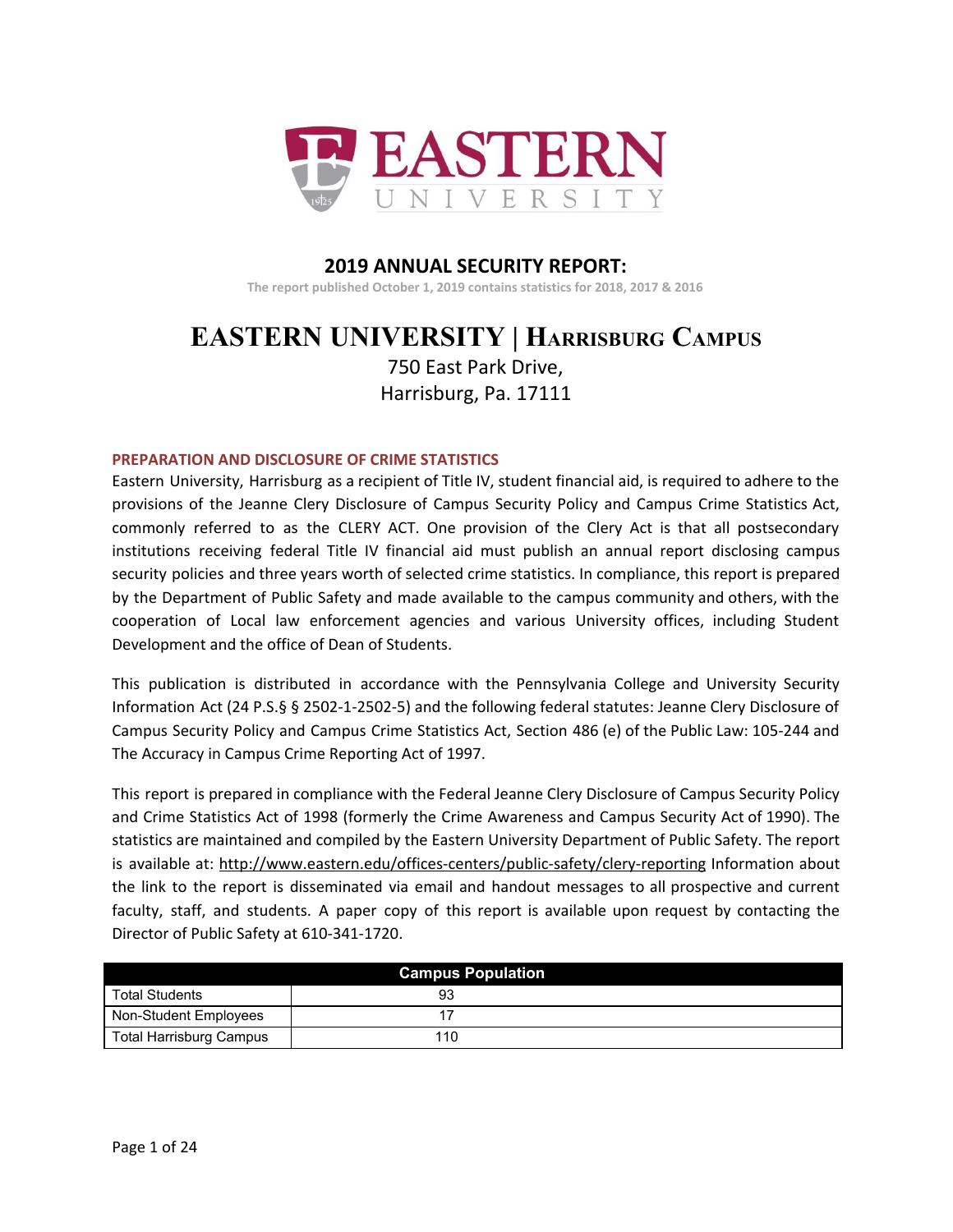#### **THE COMMUNITY at EASTERN UNIVERSITY, HARRISBURG**

At Eastern University, we believe that a safe campus is your right – and your responsibility. Security is a team effort that involves the cooperation of all concerned: students, faculty and staff. The Office of Public Safety, the Office of Student Development, and the Campolo College of Graduate and Professional Studies Student Services Department take a lead role and are an integral part of this team. Our goal is to foster a stable environment in which security is balanced with freedom of movement on an open campus.

The classrooms and offices at Eastern University, Harrisburg are located at 750 East Park Drive Harrisburg, PA 17111, on the first floor. The Lower Paxton Police Department provides police service for this location and can be reached at 911 for emergency services. The Eastern University community at this location consists primarily of working adults, most of who work in the vicinity of the office complex. There are no residential facilities at this location.

#### **SECURITY PERSONNEL, POLICY AND PROCEDURES**

Eastern University does not maintain security personnel at this venue. If there is an emergency, contact 911 and then call Wesley Bunting 717-565-1950 ext 5. This information is posted next to each phone at the Eastern University, Harrisburg site.

#### **REPORTING CRIMINAL OFFENSES**

Individuals who witness or become the victim of a crime on or near the Eastern University, Harrisburg campus are expected to contact the Lower Paxton Police immediately by dialing 911. After contacting 911, victims or witnesses should contact Wesley Bunting 717-565-1950 ext 5 the Site Director/Site Services Coordinator who will file an incident report with the Director of Public Safety for Eastern University.

All crime reports filed with Public Safety are recorded on the Department of Public Safety *Daily Crime Log*. This log is available to students, faculty and staff for their review, and is the basis for the university's annual crime reports.

#### **EDUCATION AND PREVENTION**

All security procedures are reviewed. Annually all students receive notice of the availability of the annual crime statistics as posted on the University Website. These statistics and important security information are available to external community members and prospective students/families as well.

Eastern University currently contracts with 3<sup>rd</sup> Millennium Classrooms to provide evidence-based prevention and intervention programs, on-line to the University community, including "Alcohol Wise" and "Consent and Respect".

#### **INCIDENT PREPAREDNESS DRILLS**

The Emergency Notification System (e2Campus) is tested yearly to ensure that all systems are working properly. There are notices preparing the campus for these tests to remind the community that the system does exist and is a functioning system that can be relied on. The Public Safety Department holds a number of table-top exercises on topic such as Active Shooter and Weather related emergencies throughout the year at the St Davids Campus. Special emphasis is placed on emergency response and evacuation. All of the University campuses and local first responders are encouraged to participate. The drills are followed by a question and answer session with all participants to learn what we can build on.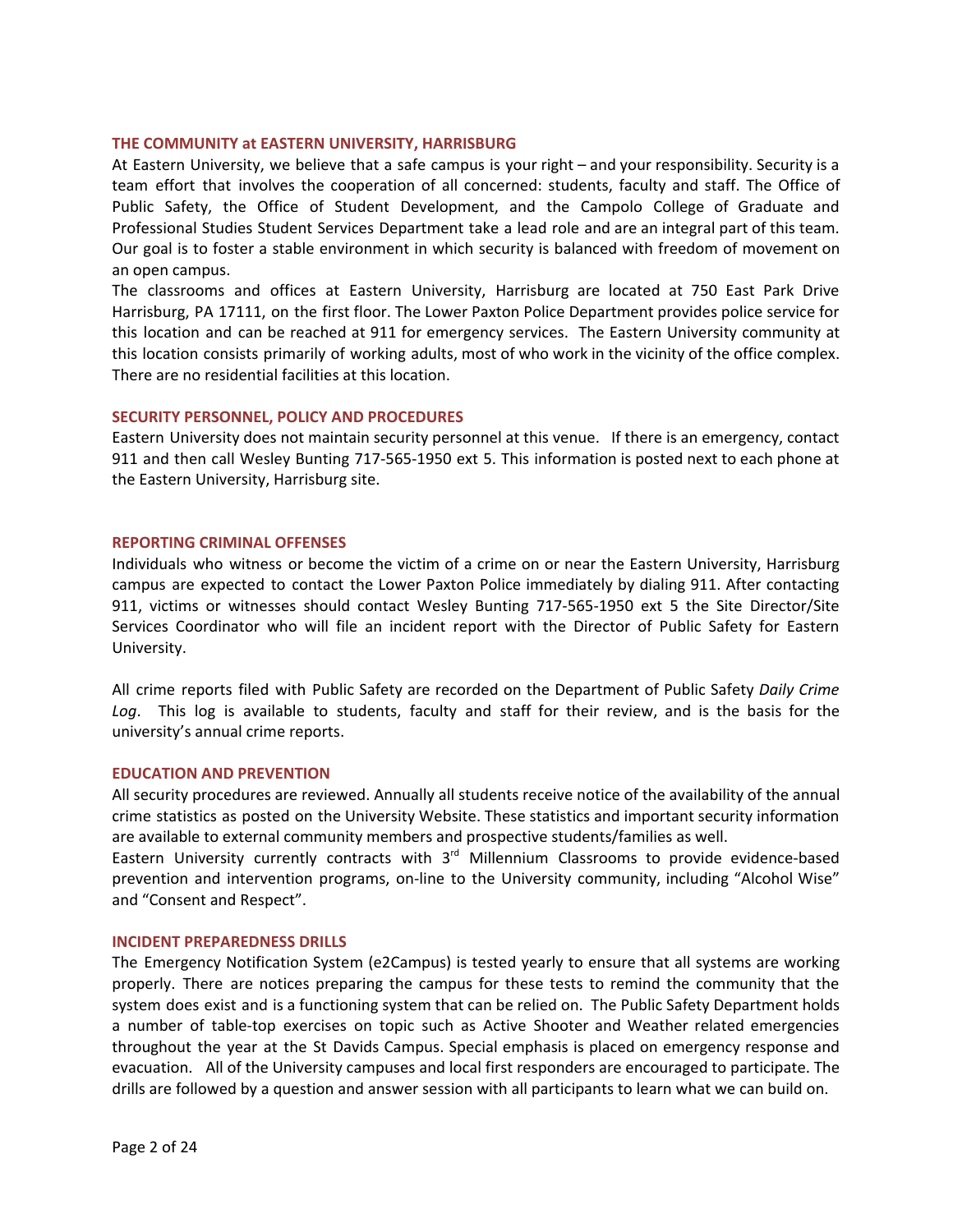#### **VOLUNTARY & CONFIDENTIAL REPORTING PROCEDURES**

Although we encourage the reporting of crime directly to the local police or the Site Director, in some instances members of the campus community may choose to file a report with one of the other **Campus Security Authorities**. They include any member of the University Staff, and other members of the student development offices, other Directors and Department Heads, advisors and some counselors.

Allegations of campus crime that a staff member becomes aware of and that were made in good faith must be reported to the Department of Public Safety. "In good faith" means that there is a reasonable basis for reporting a crime, as opposed to basing a report on a rumor. Eastern University allows for confidential reporting of crime. Victims who do not want to pursue action within the University or the criminal justice system can make a confidential report without revealing the identity of the victim. The Lower Paxton Police Department will be notified as well. The University will guide the victim through the available options and support the victim in his or her decision. Various outside resources are available for other students on a referral basis. The purpose of a confidential report is to comply with a victim's expressed wishes to keep the matter confidential, while taking steps to ensure the future safety of the victim and others.

With this information, the University can keep and disseminate accurate records of the number of incidents involving students, determine where there is a pattern of crime with regard to a particular location, method, or assailant, and alert the community to potential danger. Reports filed in this manner are counted and disclosed in the annual crime statistics for the University.

#### **ALCOHOL AND DRUG POLICIES**

The Drug Free Schools and Campus Regulations (34 CFR Part 86) of the Drug Free Schools and Communities Act (DFSCA) require an institution of higher education such as Eastern University to certify it has implemented programs to prevent the abuse of alcohol and use or distribution of illicit drugs both by EU students and employees, both on its premises and as a part of any of its activities. Eastern University publishes a Biennial Review of their Drug and Alcohol Abuse Prevention Programs (DAAPP). The DAAPP report can be found at:

[https://www.eastern.edu/sites/default/files/inline-files/DAAPP\\_2018.pdf](https://www.eastern.edu/sites/default/files/inline-files/DAAPP_2018.pdf)

#### **At a minimum each institution of higher education must annually distribute the following in writing to all students and employees:**

Standards of conduct that clearly prohibit the unlawful possession, use or distribution of illicit drugs and alcohol by students and employees; *An email to EU students and employees is sent to directing the campus to: The information may also be found in the EU student and employee handbook. Student email was sent on February 1, 2019.*

A description of the legal sanctions under local, state, or federal law for the unlawful possession or distribution of illicit drugs and alcohol; *Individuals found guilty of crimes of this nature can have fines imposed, criminal probation or parole, and incarceration.*

A description of any drug or alcohol counseling, treatment, or rehabilitation or reentry programs that are available to employees or students; *Counseling can be provided by the be the EU University Chaplain, Center for Counseling & Academic Support, and private counseling.*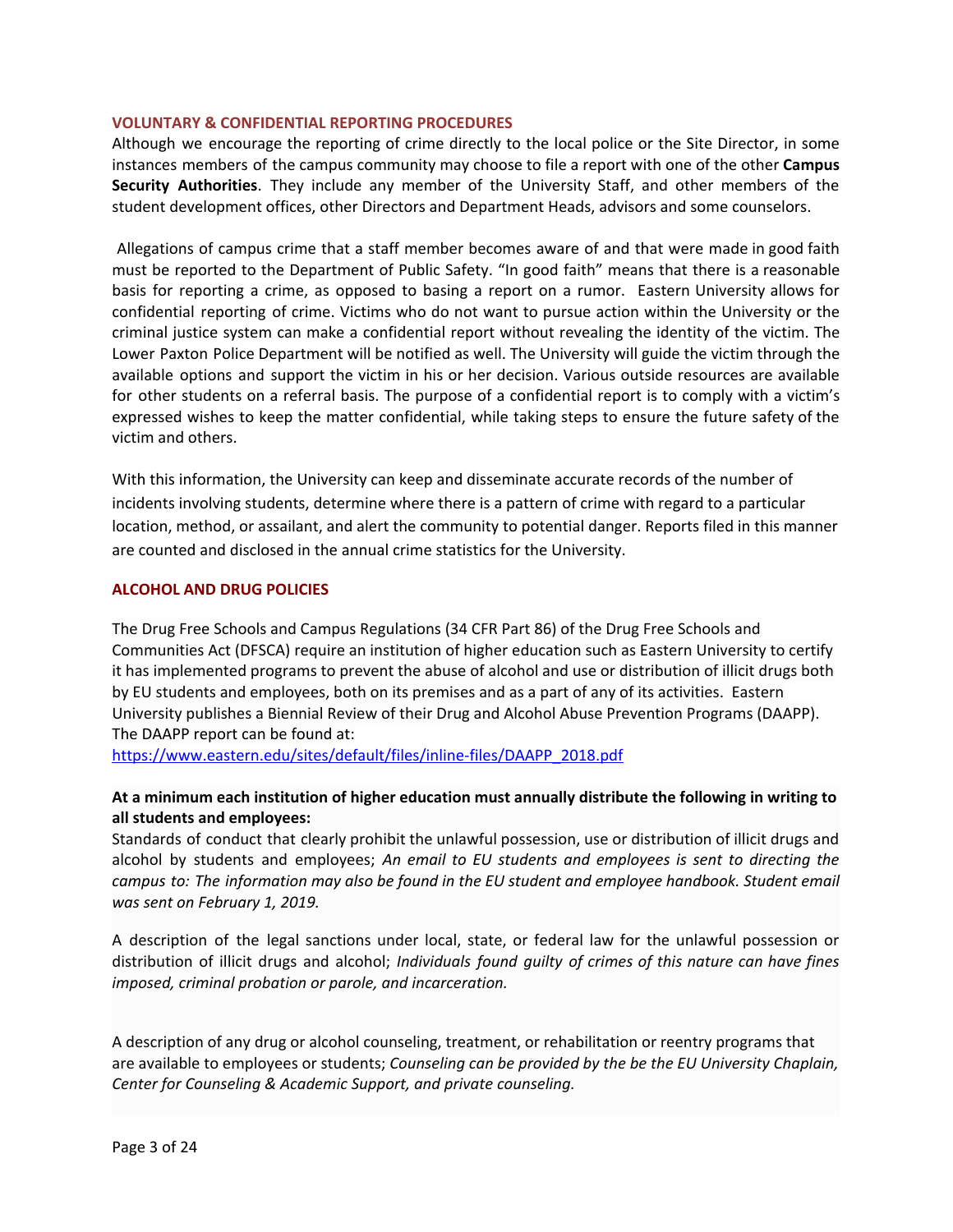A clear statement that the institution will impose sanctions on students and employees and a description of those sanctions, up to and including expulsion or termination of employment and referral for prosecution, for violations of the standards of conduct. *Individuals found responsible for violations of the EU policy on Drugs and Alcohol may face fines, academic probation, mandatory completion of abuse programming, suspension from the University, expulsion from the University and may be referred to local law enforcement.*

#### **The law further requires that the institution conduct a biennial review of its program with the following objectives:**

Determining the effectiveness of the policy and implementing changes to the alcohol and other drug programs if they are needed; and to ensure that the sanctions developed are enforced consistently. The most recent biennial review was conduct in 2018. The biennial DAAPP report is available at: [https://www.eastern.edu/sites/default/files/inline-files/DAAPP\\_2018.pdf](https://www.eastern.edu/sites/default/files/inline-files/DAAPP_2018.pdf)

#### **WEAPONS**

Possession and/or use of firearms or weapons, including air rifles, air pistols, knives, ammunition or explosives (fireworks) in or upon university owned or staffed properties is prohibited.

#### **TIMELY WARNINGS**

In the event of an emergency, or when a serious criminal incident has occurred- especially in situations that could pose an immediate threat to the community and individuals, the department will use appropriate channels to notify the Eastern University community and a campus wide "timely warning "will be issued- including printed Safety Alerts posted around campus, email notifications and text messaging. You must [register](http://www.eastern.edu/offices-centers/safety-and-security/eu-emergency-alert-system-0) in order to receive text messages. There is no charge for email alerts but, REGULAR TEXT MESSAGING FEES WILL APPLY ACCORDING TO YOUR CONTRACT WITH YOUR SERVICE PROVIDER AND MUST BE PAID BY YOU. THE FEE FOR A SINGLE TEXT MESSAGE RANGE FROM .15 per message to .75 per message received depending on the service provider. Registration is free of charge to subscribers, and is voluntary but highly encouraged. The provider for this instant text messaging system is e2Campus.

The decision to issue a Timely Warning is the responsibility of the Director of Public Safety after consultation with the Dean of Students and/or the Vice Provost of Student Development.

The provider for this instant text messaging system is e2Campus. General information about the service can be found at [http://www.eastern.edu/offices-centers/public-safety/eu-emergency-alert-system.](http://www.eastern.edu/offices-centers/public-safety/eu-emergency-alert-system) Be sure to select the "Harrisburg" option to receive information about this site.

#### **Emergency Notifications**

Should an emergency occur on any Eastern University campus or site, a text message or email will be sent to registered community members with the location, the problem, and what to do to stay safe. The message will be brief and to the point. Additional information will be disseminated through an all-community e-mail as soon as it is available. This system will be used for EXTREME EMERGENCIES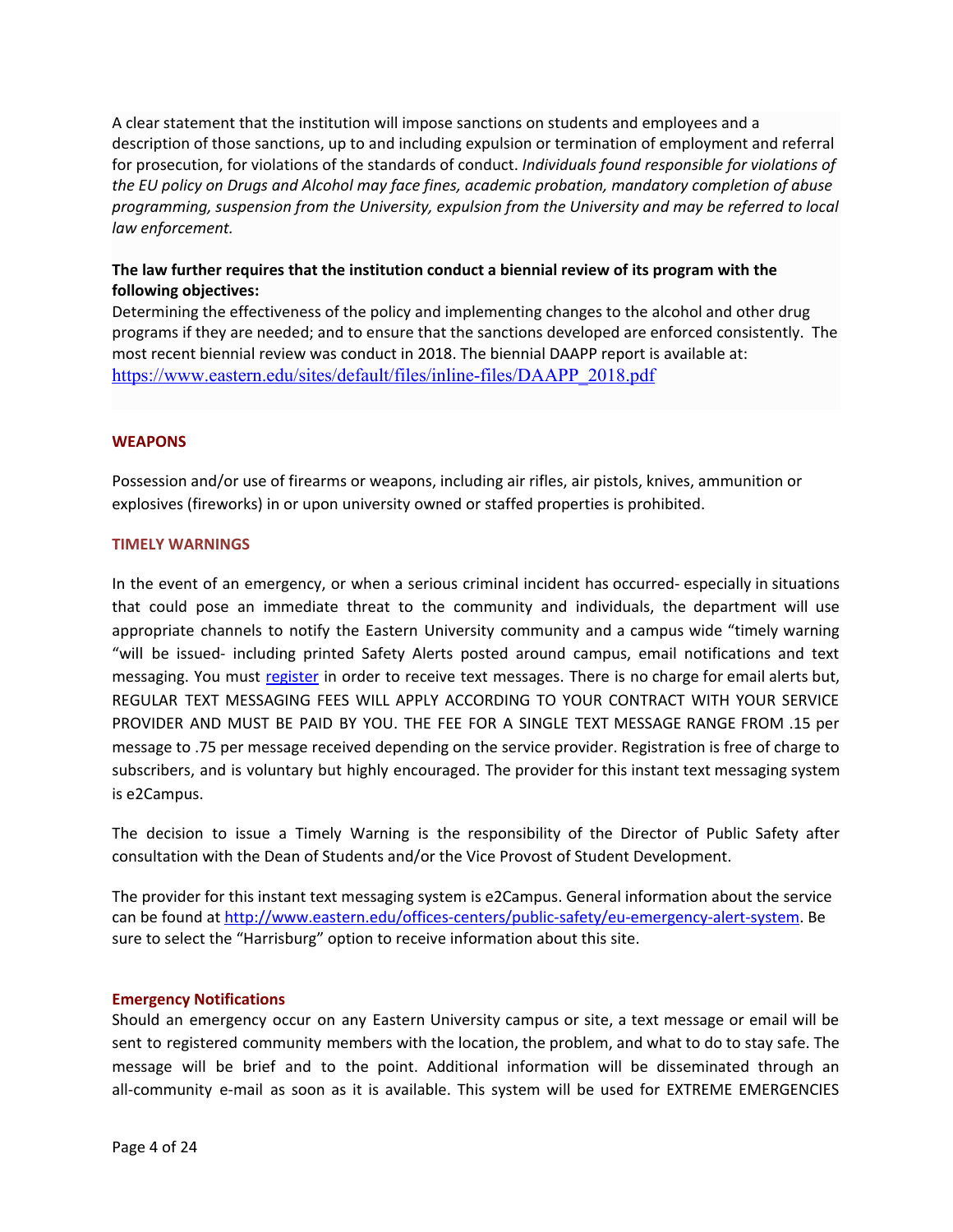ONLY and for nothing else. You must [register](http://www.eastern.edu/offices-centers/safety-and-security/eu-emergency-alert-system-0) in order to receive text messages. There is no charge for email alerts but, REGULAR TEXT MESSAGING FEES WILL APPLY ACCORDING TO YOUR CONTRACT WITH YOUR SERVICE PROVIDER AND MUST BE PAID BY YOU. THE FEE FOR A SINGLE TEXT MESSAGE RANGE FROM .15 per message to .75 per message received depending on the service provider. Registration is free of charge to subscribers, and is voluntary but highly encouraged. The provider for this instant text messaging system is e2Campus.

The decision to issue an Emergency Notification is the responsibility of the Director of Public Safety after consultation with the Dean of Students and/or the Vice Provost of Student Development.

The provider for this instant text messaging system is e2Campus. General information about the service can be found at [http://www.eastern.edu/offices-centers/public-safety/eu-emergency-alert-system.](http://www.eastern.edu/offices-centers/public-safety/eu-emergency-alert-system) Be sure to select the "Harrisburg" option to receive information about this site.

#### **Sex Offender Registry and Access to Related Information**

The federal Campus Sex Crimes Prevention Act went into effect on October 28, 2002. The law requires institutions of higher education to issue a statement advising the campus community where state law enforcement agency information concerning registered sex offenders may be obtained. It also requires the sex offenders, already registered in a state, provide notice to each institution of higher education in that state, as to where the person is employed, carries on a vocation, or is a student. Pennsylvania's Megan's Law, 42 Pa.C.S. § 9799.1, requires the State Police to create and maintain a registry of persons who have either been convicted of, entered a plea of guilty to, or adjudicated delinquent of certain sex offenses. Additionally, the Pennsylvania State Police is required to make certain information on registered sex offenders available to the public through an Internet website. Information regarding registered sex offenders on the campus of Eastern University may be obtained from the following agencies, or at the following Web site [http://www.pameganslaw.state.pa.us](http://www.pameganslaw.state.pa.us/).

#### **CRIME PREVENTION PROGRAMS**

Given that this location is for the benefit of adult students, no formal crime prevention programs are offered for this venue. While it is never the fault of a crime victim, the following tips are offered as reminders to students:

- 1. always walk with a friend;
- 2. walk in lit areas only;
- 3. walk quickly and with confidence;
- 4. keep doors locked and have car keys in hand before leaving building; and
- 5. call the police immediately if you feel threatened or see a person acting suspiciously.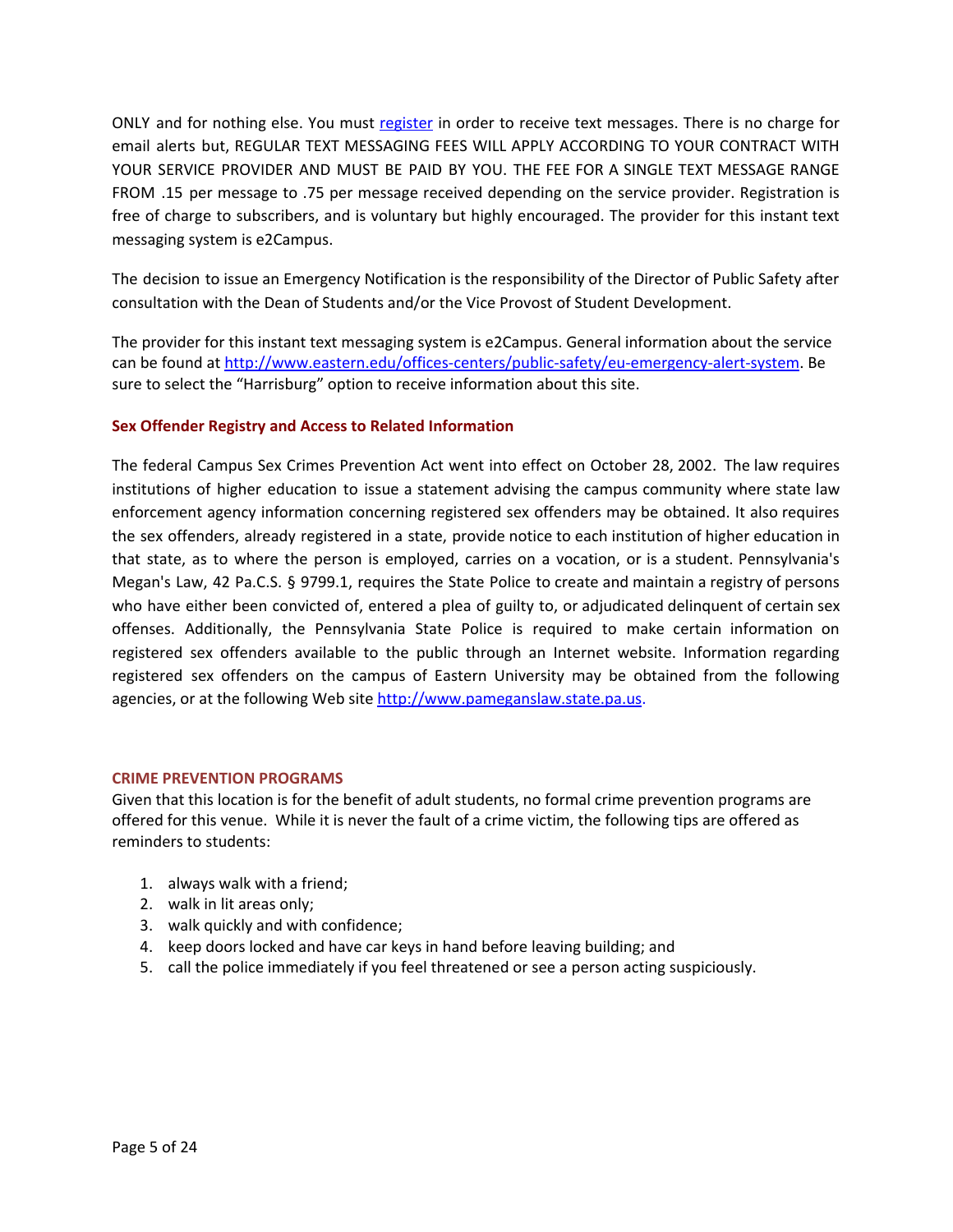# **CRIME STATISTICS**

Geographic locations: The university is required to report crime statistics for Clery – designated crimes and to issue timely warning for those crimes that represent a severe and continuing threat in the following locations: *On Campus, Public Property and Non-Campus buildings and Property*.

*On Campus*: *Any building or property owned or controlled by an institution within the same reasonably* contiguous geographic area and used by the institution in direct support of, or in a manner related to, *the institution's educational purposes, including residence halls; and Any building or property that is* within or reasonably contiguous to the area identified in paragraph (1) of this definition, that is owned by *the institution but controlled by another person, is frequently used by students, and supports institutional purposes (such as a food or other retail vendor).*

*Public Property: All public property, including thoroughfares, streets, sidewalks, and parking facilities, that is within the campus, or immediately adjacent to and accessible from the campus.*

*Non Campus: Any building or property owned or controlled by a student organization that is officially recognized by the institution; or any building or property owned or controlled by an institution that is* used in direct support of, or in relation to, the institution's educational purposes, is frequently used by *students, and is not within the same reasonably contiguous geographic area of the institution.*

| <b>REPORTABLE CRIME</b><br><b>CATEGORIES</b>    | <b>YEAR</b> | <b>ON CAMPUS</b> | <b>RESIDENCE</b><br><b>HALLS</b> | <b>NON CAMPUS</b> | <b>PUBLIC</b><br><b>PROPERTY</b> |
|-------------------------------------------------|-------------|------------------|----------------------------------|-------------------|----------------------------------|
|                                                 |             |                  |                                  |                   |                                  |
| <b>Criminal Homicide:</b>                       | 2016        | $\mathbf{0}$     | $\mathbf{0}$                     | $\mathbf{0}$      | $\mathbf{0}$                     |
| <b>Murder and Non-negligent</b><br>Manslaughter | 2017        | $\mathbf{0}$     | $\mathbf{0}$                     | $\mathbf{0}$      | $\mathbf{0}$                     |
|                                                 | 2018        | $\mathbf{0}$     | $\mathbf{0}$                     | $\mathbf{0}$      | $\mathbf{0}$                     |
| <b>Criminal Homicide:</b>                       | 2016        | 0                | 0                                | $\mathbf 0$       | 0                                |
| <b>Manslaughter by Negligence</b>               | 2017        | 0                | $\mathbf 0$                      | $\mathbf 0$       | 0                                |
|                                                 | 2018        | $\mathbf{0}$     | $\mathbf{0}$                     | $\mathbf{0}$      | $\mathbf{0}$                     |
|                                                 | 2016        | $\mathbf{0}$     | $\mathbf{0}$                     | $\mathbf{0}$      | $\mathbf{0}$                     |
| <b>Sex Offenses: Rape</b>                       | 2017        | $\mathbf{0}$     | $\mathbf{0}$                     | $\mathbf{0}$      | $\mathbf{0}$                     |
|                                                 | 2018        | $\mathbf{0}$     | $\mathbf{0}$                     | $\mathbf{0}$      | $\mathbf{0}$                     |
|                                                 | 2016        | $\mathbf{0}$     | $\mathbf{0}$                     | 0                 | $\mathbf{0}$                     |
| <b>Sex Offenses: Fondling</b>                   | 2017        | 0                | $\mathbf 0$                      | 0                 | 0                                |
|                                                 | 2018        | 0                | $\mathbf 0$                      | $\mathbf 0$       | 0                                |
|                                                 | 2016        | $\mathbf{0}$     | $\mathbf{0}$                     | $\mathbf{0}$      | $\mathbf{0}$                     |
| <b>Sex Offenses: Incest</b>                     | 2017        | $\mathbf{0}$     | $\bf{0}$                         | $\mathbf{0}$      | $\mathbf{0}$                     |
|                                                 | 2018        | $\mathbf{0}$     | $\mathbf{0}$                     | $\mathbf{0}$      | $\mathbf{0}$                     |

#### **OFFENSES / LOCATIONS**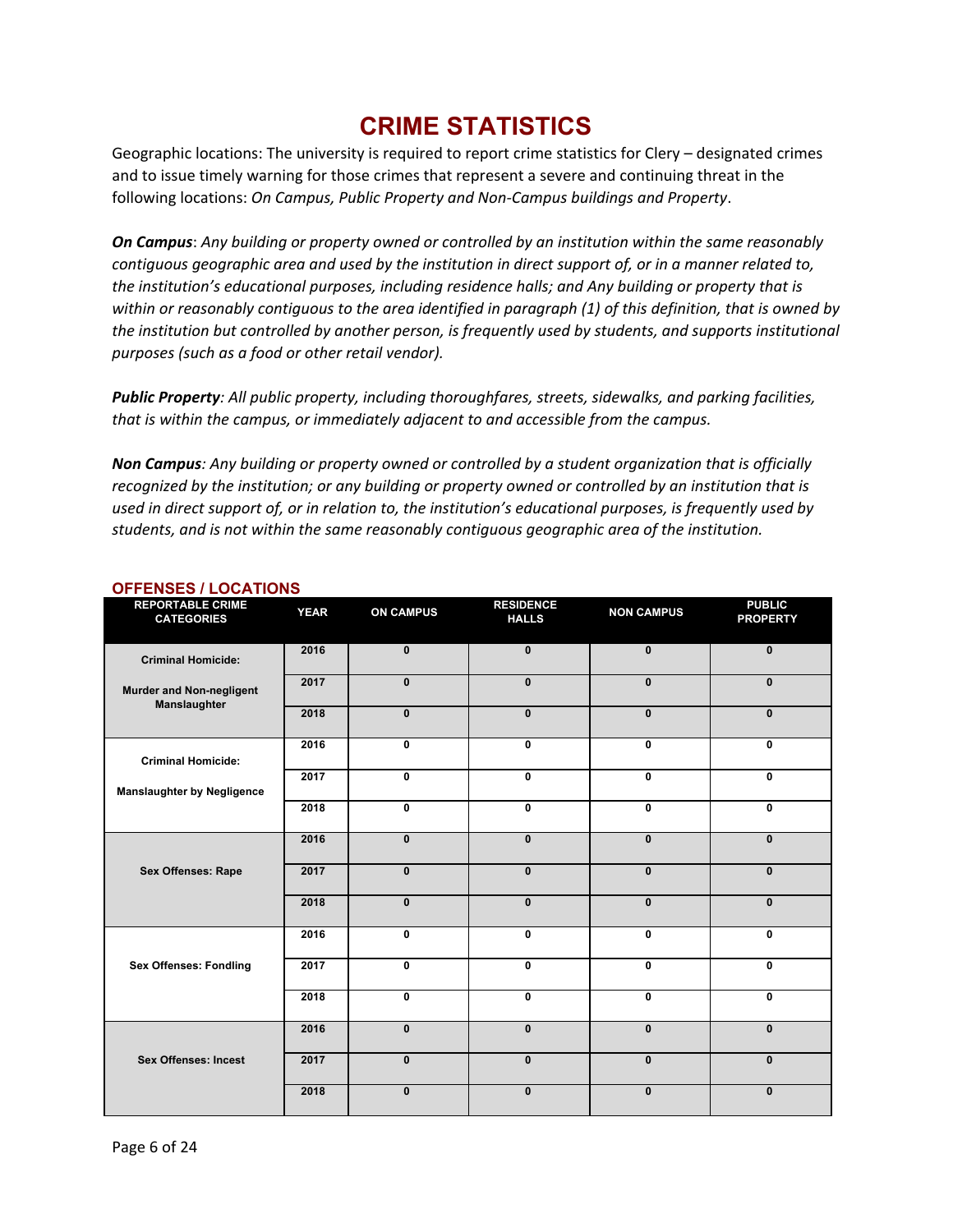|                                     | 2016 | $\pmb{0}$               | 0                       | $\pmb{0}$               | $\pmb{0}$               |
|-------------------------------------|------|-------------------------|-------------------------|-------------------------|-------------------------|
| <b>Sex Offenses: Statutory Rape</b> | 2017 | $\overline{\mathbf{0}}$ | 0                       | $\overline{\mathbf{0}}$ | $\overline{\mathbf{0}}$ |
|                                     | 2018 | $\overline{\mathbf{0}}$ | 0                       | $\overline{\mathbf{0}}$ | $\overline{\mathbf{0}}$ |
|                                     | 2016 | $\mathbf{0}$            | $\mathbf{0}$            | $\mathbf{0}$            | $\mathbf{0}$            |
| Robbery                             | 2017 | $\pmb{0}$               | $\pmb{0}$               | $\mathbf 0$             | $\mathbf 0$             |
|                                     | 2018 | $\pmb{0}$               | $\pmb{0}$               | $\overline{\mathbf{0}}$ | $\pmb{0}$               |
|                                     | 2016 | $\pmb{0}$               | 0                       | $\pmb{0}$               | $\pmb{0}$               |
| <b>Aggravated Assault</b>           | 2017 | $\overline{\mathbf{0}}$ | $\overline{\mathbf{0}}$ | $\pmb{0}$               | $\pmb{0}$               |
|                                     | 2018 | $\overline{\mathbf{0}}$ | $\overline{\mathbf{0}}$ | $\overline{\mathbf{0}}$ | $\overline{\mathbf{0}}$ |
|                                     | 2016 | $\overline{\mathbf{0}}$ | $\mathbf{0}$            | $\mathbf{0}$            | $\mathbf{0}$            |
| <b>Burglary</b>                     | 2017 | $\mathbf{0}$            | $\pmb{0}$               | $\mathbf{0}$            | $\pmb{0}$               |
|                                     | 2018 | $\mathbf{0}$            | $\mathbf{0}$            | $\mathbf{0}$            | $\mathbf{0}$            |
|                                     | 2016 | $\overline{\mathbf{0}}$ | 0                       | $\pmb{0}$               | $\pmb{0}$               |
| <b>Motor Vehicle Theft</b>          | 2017 | $\overline{\mathbf{0}}$ | 0                       | $\pmb{0}$               | $\pmb{0}$               |
|                                     | 2018 | $\overline{\mathbf{0}}$ | $\overline{\mathbf{0}}$ | $\overline{\mathbf{0}}$ | $\pmb{0}$               |
|                                     | 2016 | $\pmb{0}$               | $\pmb{0}$               | $\overline{\mathbf{0}}$ | $\pmb{0}$               |
| Arson                               | 2017 | $\pmb{0}$               | $\pmb{0}$               | $\overline{\mathbf{0}}$ | $\pmb{0}$               |
|                                     | 2018 | $\pmb{0}$               | $\pmb{0}$               | $\pmb{0}$               | $\pmb{0}$               |

# **ARRESTS**

| <b>VIOLATION</b>   | <b>YEAR</b> | <b>ON CAMPUS</b> | <b>RESIDENCE</b><br><b>HALLS</b> | <b>NON CAMPUS</b> | <b>PUBLIC</b><br><b>PROPERTY</b> |
|--------------------|-------------|------------------|----------------------------------|-------------------|----------------------------------|
|                    | 2016        | $\pmb{0}$        | $\mathbf{0}$                     | $\mathbf{0}$      | $\mathbf{0}$                     |
| <b>Liquor Law</b>  | 2017        | $\pmb{0}$        | $\mathbf{0}$                     | $\mathbf{0}$      | $\pmb{0}$                        |
|                    | 2018        | $\mathbf{0}$     | $\bf{0}$                         | $\mathbf{0}$      | $\mathbf{0}$                     |
|                    | 2016        | 0                | 0                                | 0                 | 0                                |
| Drug Law           | 2017        | $\mathbf 0$      | 0                                | $\mathbf 0$       | $\mathbf 0$                      |
|                    | 2018        | $\pmb{0}$        | 0                                | $\mathbf 0$       | $\pmb{0}$                        |
|                    | 2016        | $\bf{0}$         | $\mathbf{0}$                     | $\mathbf{0}$      | $\mathbf{0}$                     |
| <b>Weapons Law</b> | 2017        | $\mathbf{0}$     | $\mathbf{0}$                     | $\mathbf{0}$      | $\mathbf{0}$                     |
|                    | 2018        | $\bf{0}$         | $\mathbf{0}$                     | $\bf{0}$          | $\pmb{0}$                        |

#### **INFORMATION PROVIDE BY**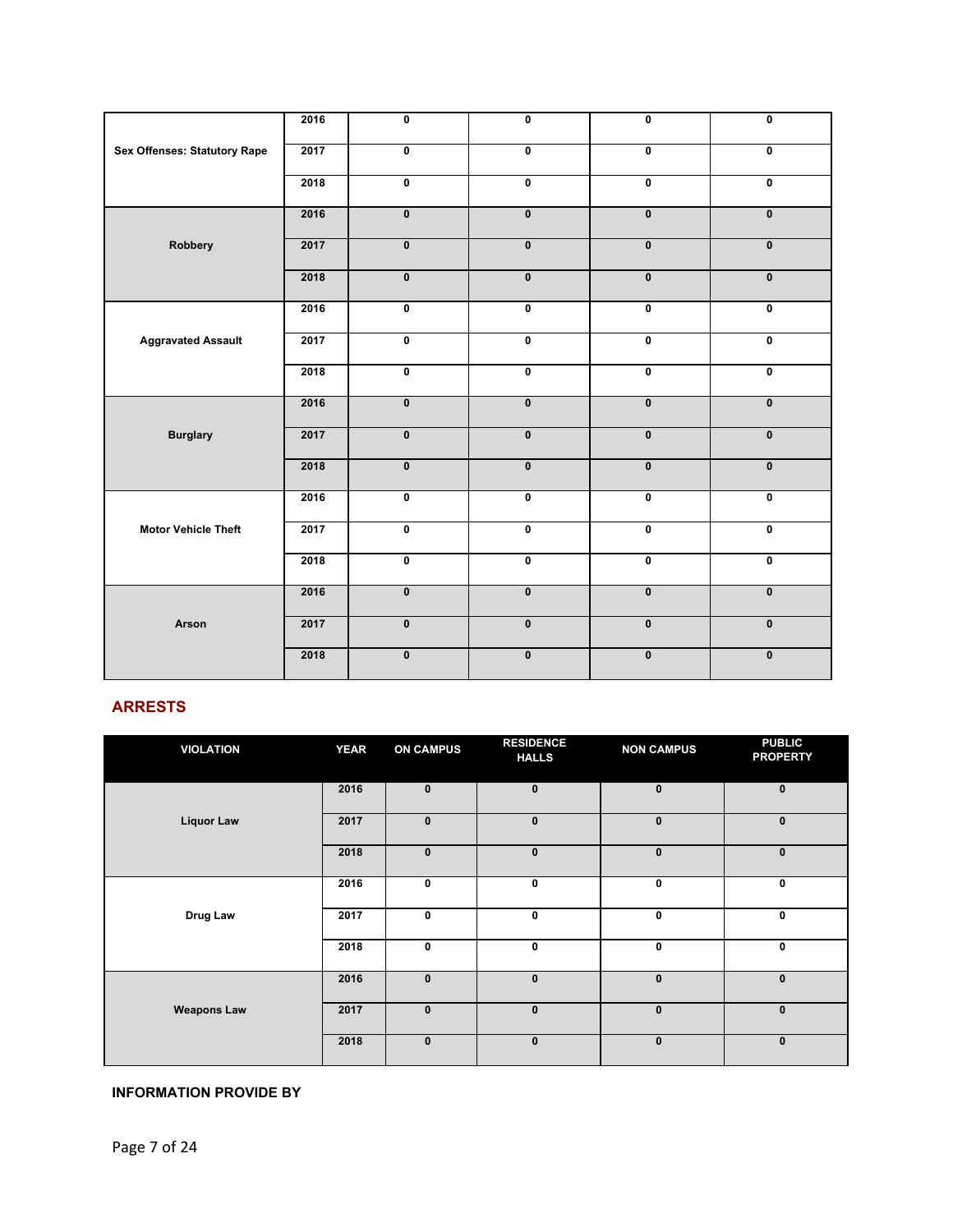#### **DISCIPLINARY REFERRALS**

| <b>VIOLATION</b>   | <b>YEAR</b> | <b>ON CAMPUS</b> | <b>RESIDENCE</b><br><b>HALLS</b> | <b>NON CAMPUS</b> | <b>PUBLIC</b><br><b>PROPERTY</b> |
|--------------------|-------------|------------------|----------------------------------|-------------------|----------------------------------|
|                    | 2016        | $\mathbf{0}$     | $\mathbf{0}$                     | $\mathbf{0}$      | $\mathbf{0}$                     |
| <b>Liquor Law</b>  | 2017        | $\pmb{0}$        | $\mathbf{0}$                     | $\mathbf 0$       | $\mathbf 0$                      |
|                    | 2018        | $\pmb{0}$        | $\mathbf{0}$                     | $\mathbf{0}$      | $\bf{0}$                         |
|                    | 2016        | 0                | 0                                | $\mathbf 0$       | $\mathbf 0$                      |
| Drug Law           | 2017        | 0                | 0                                | $\bf{0}$          | $\mathbf 0$                      |
|                    | 2018        | $\mathbf 0$      | 0                                | $\mathbf 0$       | $\mathbf 0$                      |
|                    | 2016        | $\pmb{0}$        | $\bf{0}$                         | $\bf{0}$          | $\mathbf 0$                      |
| <b>Weapons Law</b> | 2017        | $\bf{0}$         | $\mathbf{0}$                     | $\mathbf{0}$      | $\mathbf{0}$                     |
|                    | 2018        | $\pmb{0}$        | $\mathbf{0}$                     | $\mathbf 0$       | $\mathbf 0$                      |

**Sta**tistics supplied by the Office of Dean of Student & LOWER PAXTON TOWNSHIP POLICE DEPARTMENT

#### **Hate Crimes**

A Hate Crime is a criminal offense that manifests evidence that the victim was intentionally selected because of the perpetrator's bias against the victim due to Race, Religion, Sexual Orientation, Gender, Gender Identity, Ethnicity, National Origin or Disability. **No Hate Crimes were reported for this reporting period of years 2018, 2017, or 2016**

#### **VIOLENCE AGAINST WOMEN REAUTHORIZATION ACT OF 2013 (VAWA)**

| <b>REPORTABLE CRIME</b><br><b>CATEGORIES</b> | <b>YEAR</b> | <b>ON CAMPUS</b> | <b>RESIDENCE</b><br><b>HALLS</b> | <b>NON CAMPUS</b> | <b>PUBLIC</b><br><b>PROPERTY*</b> |
|----------------------------------------------|-------------|------------------|----------------------------------|-------------------|-----------------------------------|
| <b>Domestic Violence</b>                     | 2016        | $\mathbf{0}$     | $\mathbf{0}$                     | $\mathbf{0}$      | $\mathbf{0}$                      |
| <b>Dating Violence</b>                       | 2016        | $\mathbf{0}$     | $\Omega$                         | $\mathbf{0}$      | $\mathbf{0}$                      |
| <b>Stalking</b>                              | 2016        | $\mathbf{0}$     | $\bf{0}$                         | $\mathbf{0}$      | $\bf{0}$                          |
| <b>Domestic Violence</b>                     | 2017        | $\mathbf{0}$     | $\mathbf{0}$                     | $\mathbf{0}$      | 0                                 |
| <b>Dating Violence</b>                       | 2017        | $\mathbf{0}$     | 0                                | 0                 | $\mathbf{0}$                      |
| <b>Stalking</b>                              | 2017        | $\mathbf{0}$     | 0                                | $\mathbf{0}$      | 0                                 |
| <b>Domestic Violence</b>                     | 2018        | $\mathbf{0}$     | $\mathbf{0}$                     | $\Omega$          | $\Omega$                          |
| <b>Dating Violence</b>                       | 2018        | $\mathbf{0}$     | $\bf{0}$                         | $\mathbf{0}$      | $\mathbf{0}$                      |
| <b>Stalking</b>                              | 2018        | $\mathbf{0}$     | $\bf{0}$                         | $\Omega$          | $\mathbf{0}$                      |

**Sta**tistics supplied by the Office of Dean of Student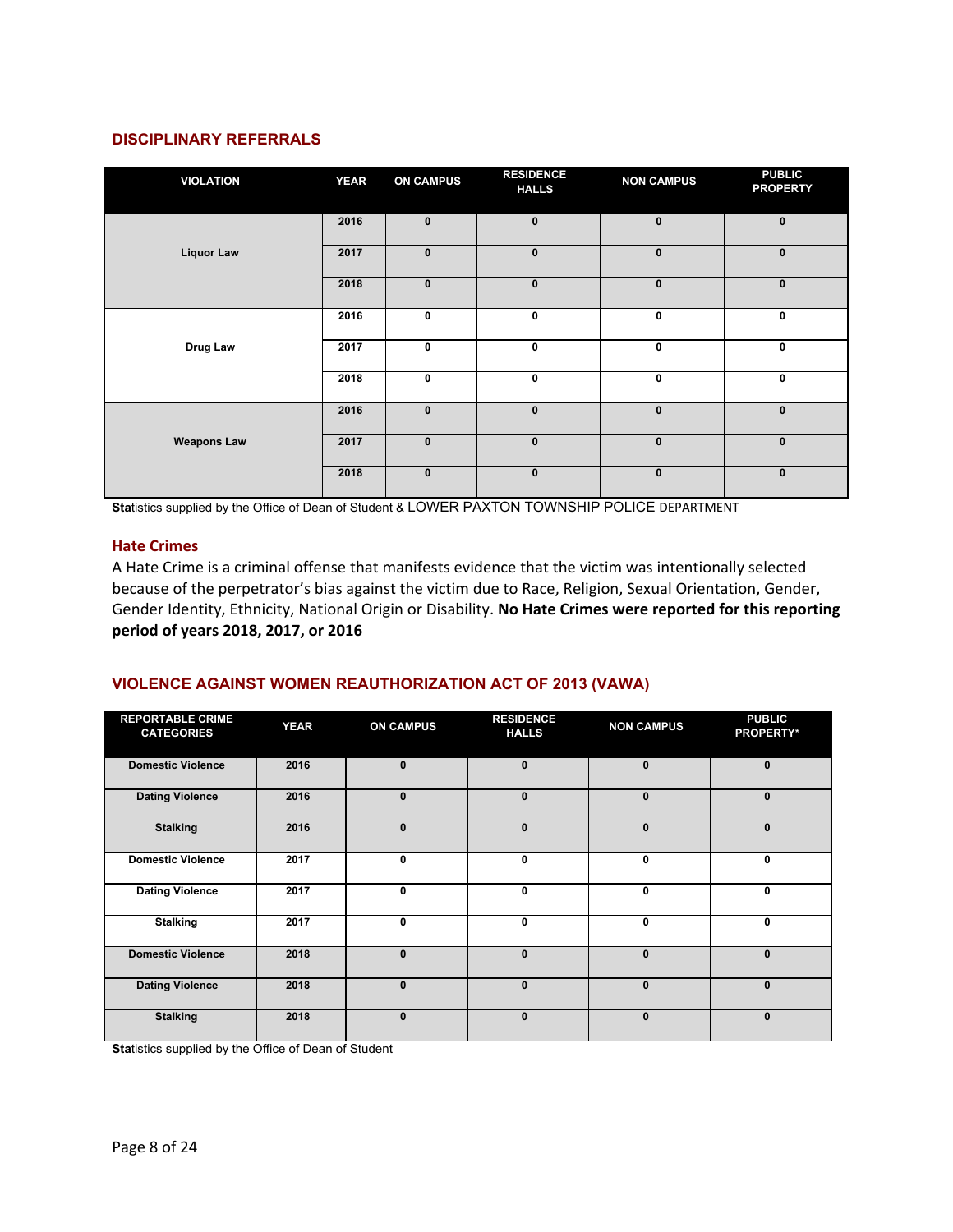#### **Sex Offender Registry and Access to Related Information**

The federal Campus Sex Crimes Prevention Act went into effect on October 28, 2002. The law requires institutions of higher education to issue a statement advising the campus community where state law enforcement agency information concerning registered sex offenders may be obtained. It also requires the sex offenders, already registered in a state, provide notice to each institution of higher education in that state, as to where the person is employed, carries on a vocation, or is a student. Pennsylvania's Megan's Law, 42 Pa.C.S. § 9799.1, requires the State Police to create and maintain a registry of persons who have either been convicted of, entered a plea of guilty to, or adjudicated delinquent of certain sex offenses. Additionally, the Pennsylvania State Police is required to make certain information on registered sex offenders available to the public through an Internet website. Information regarding registered sex offenders on the campus of Eastern University may be obtained from the following agencies, or at the following Web site [http://www.pameganslaw.state.pa.us](http://www.pameganslaw.state.pa.us/).

# **Sexual Discrimination and Title IX Policies**

As a Christian academic community, Eastern University expects a sexual lifestyle that is consistent with biblical teaching. For our community, sexual intimacy is not acceptable apart from marriage. Eastern University is committed to providing an environment free from all forms of sexual discrimination, to include sexual assault, sexual violence, and sexual harassment for all members of its community; the below policies apply to visitors, contractors, and other third parties.

#### **Definitions**

*Sexual Assault* – the commission of a sex offense. It is a more general term which includes, but is not limited to, rape and sexual abuse. The Campus SaVE Act defines sexual assault as "an offense classified as a forcible or non-forcible sex offense under the uniform crime reporting system of the Federal Bureau of Investigation (FBI)." If a person is unable to give consent, the behavior of the perpetrator is considered sexual assault. Persons are considered unable to consent if:

- 1. they are temporarily incapable of appraising their conduct due to a) the influence of alcohol or drugs or b) physical helplessness because they are unconscious or otherwise physically unable to communicate consent;
- 2. they are impaired because they are suffering from a mental illness which renders them incapable of appraising the nature of their conduct; or
- 3. they are under the age of 18. Having a sexual encounter with a person under such circumstances is considered sexual assault, even if the assailant is under the influence of alcohol or drugs.
- *Consent* a clear, voluntary, unambiguous, and positive agreement to engage in specific sexual activity through a sexual encounter. Consent cannot be inferred from the absence of a "no"; a clear "yes," verbal or otherwise, is necessary.

*Sexual Violence* - sexual acts perpetrated against a person's will where consent is not obtained or where a person is incapable of giving consent due to his/her use of alcohol or other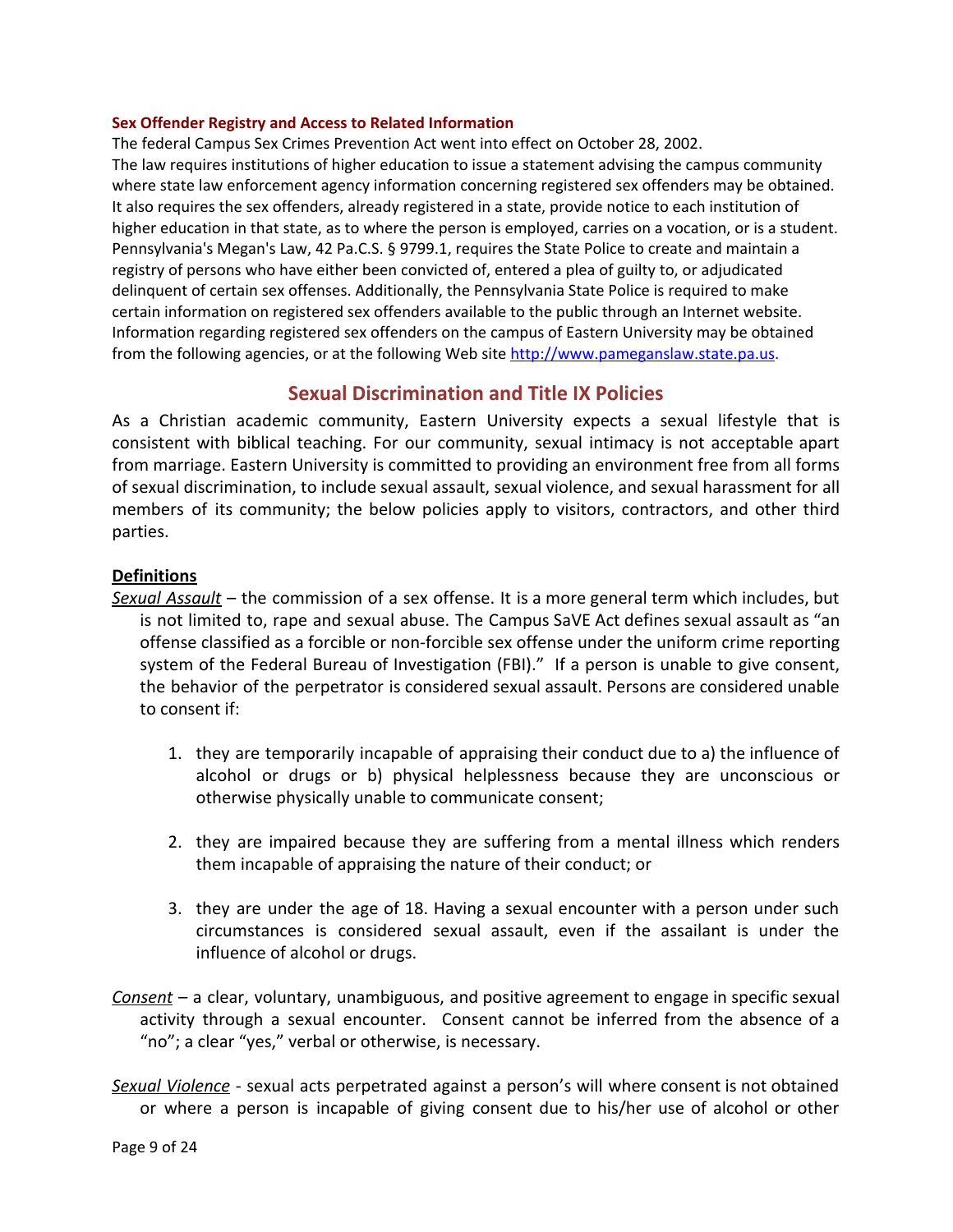drugs. It is a form of sexual harassment, and includes rape, sexual assault, sexual battery, sexual coercion, unwanted touching, dating violence, and sexually motivated stalking.

- *Domestic Violence* a "felony or misdemeanor crimes of violence committed by a current or former spouse of the victim, by a person with whom the victim shares a child in common, by a person who is cohabitating with or has cohabitated with the victim as a spouse, by a person similarly situated to a spouse of the victim under the domestic or family violence laws of the jurisdiction…or by any other person against an adult or youth victim who is protected from that person's acts under the domestic or family violence laws of the jurisdiction."
- *Dating Violence* "violence committed by a person—(A) who is or has been in a social relationship of a romantic or intimate nature with the victim; and (B) where the existence of such a relationship shall be determined based on a consideration of the following factors:
	- i. the length of the relationship
	- ii. the type of relationship
	- iii. the frequency of interaction between the persons involved in the relationship"
- *Stalking -* "engaging in a course of conduct directed at a specific person that would cause a reasonable person to  $-(A)$  fear for his or her safety or the safety of others; or (B) suffer substantial emotional distress."
- *Rape* forcing someone to have sexual intercourse, either vaginal, oral, or anal. The act may be perpetrated by a person who is either a stranger or an acquaintance of the victim. The force necessary can be any threat or physical force that places the victim in fear of anything, including but not limited to loss of job, lowered grades, injury, or death. The perpetrator does not need to use a weapon or to injure the victim in order or make the victim fearful.
- *Date Rape* also known as "acquaintance rape," "social rape," or "silent rape," is rape by someone the person knows-friend, roommate, classmate, date, neighbor, professor, employer, co-worker, fiancé, lover or ex-lover, or casual acquaintance.
- *Sexual Abuse* forcing a person to engage in any sexual contact other than sexual intercourse. Sexual abuse means any touching of the sexual or intimate parts of another person, whether directly or through clothing, which is offensive to the victim and which could reasonably be understood as offensive. (See Sexual Harassment Policy for additional infractions not covered in this document).

# **Sexual Assault Policy**

Sexual assault is a violation of Title VII of the Federal Civil Rights Act of 1964, Title IX of the 1972 Education Amendments Act, the Pennsylvania Human Relations Act, and the standards which Eastern University expects of its students. Sexual assault is a crime that involves power as the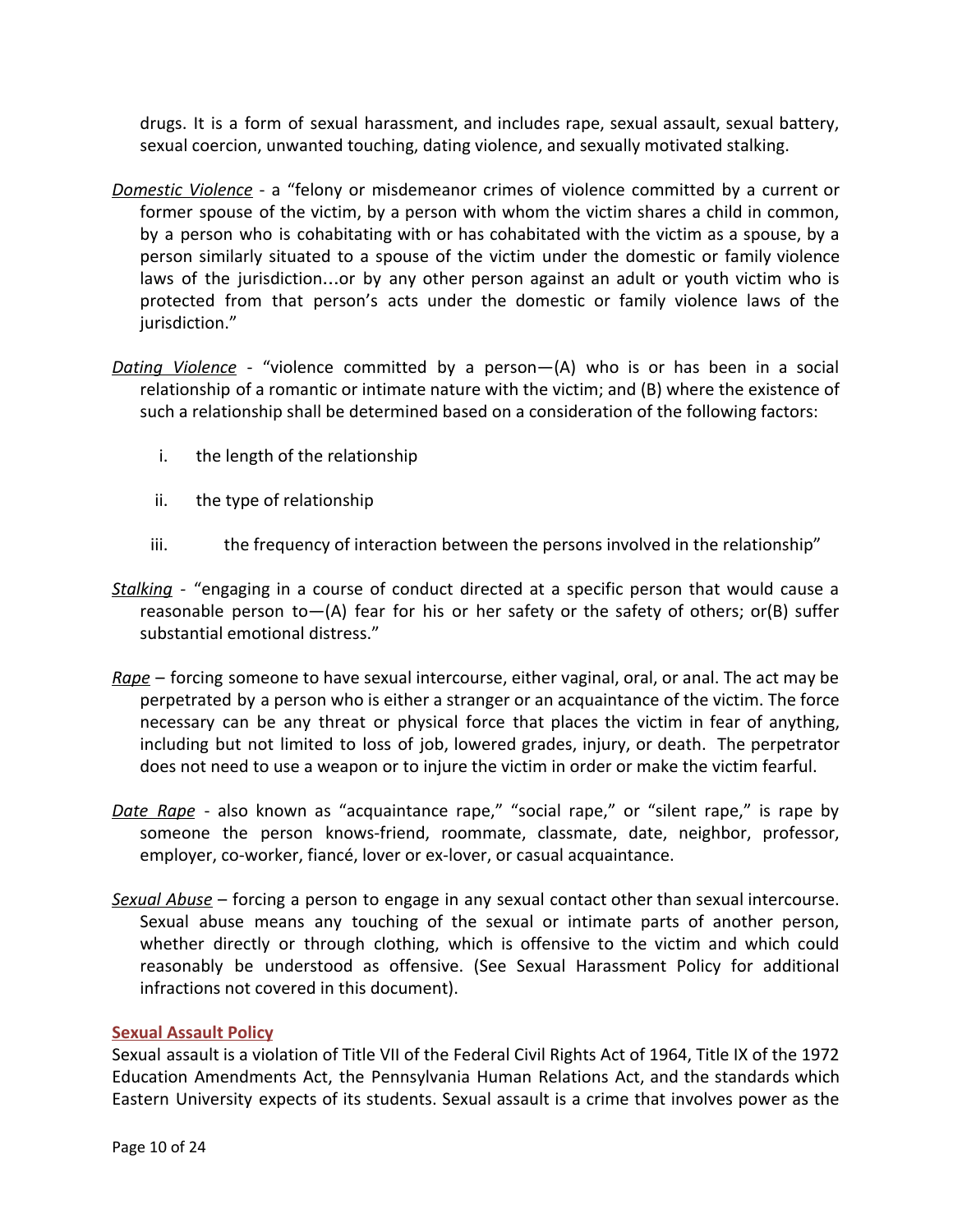motive, sex as the weapon, and aggression as the method. Anyone can become a victim of sexual assault regardless of age, gender, race, appearance, or economic status. A person has the right to say "no" at any stage of an encounter.

However, a person does not have to say "no" for the attack to be considered a sexual assault. A person does not attract sexual assault by acting or dressing in a provocative manner. There is no evidence to support a link between physical attractiveness and sexual assault.

If you are sexually assaulted:

- 1. Immediately tell a trusted friend, a member of the Student Development staff, or CCAS counselor. You will need support throughout the process.
- 2. Seek medical attention immediately. Call your doctor or go to the hospital emergency room for treatment of any injuries and for collection of evidence for legal prosecution, even if you are not sure that you want to prosecute. You can decide later to prosecute, but the exam cannot wait. Seek medical assistance/forensic examination within 72 hours of the assault.
	- a) Medical personnel are required to make a report to the local police, but you have the right not to press charges.
- 3. Report the sexual assault to the police. They will inform you of your legal rights and help you collect evidence. You can decide whether or not to prosecute later. **The Lower Paxton police can be reached at 911 or at 425 Prince Street, Harrisburg, PA 17109, (717) 657-5656**.
- 4. Make a written report of all the events that led up to the sexual assault, the sexual assault event, and your behavior after the sexual assault. Include dates, times, and witnesses.
- 5. Seek counseling. Your Resident Assistant, Residence Hall Director, or a member of the Student Development Office can help you contact the Eastern University Counseling Center. A counselor can give confidential support, help in decision-making, and help the victim to move through the emotional and psychological processes from victim to survivor.
- 6. Report the sexual assault to any member of the Student Development Office staff. See **Complaint Procedures** below for more information on the process.
- 7. DO NOT:
	- a. clean up, wipe or wash with tissue, douche, bathe, shower, or change your clothes before you go to the hospital. Do not go to the bathroom, brush your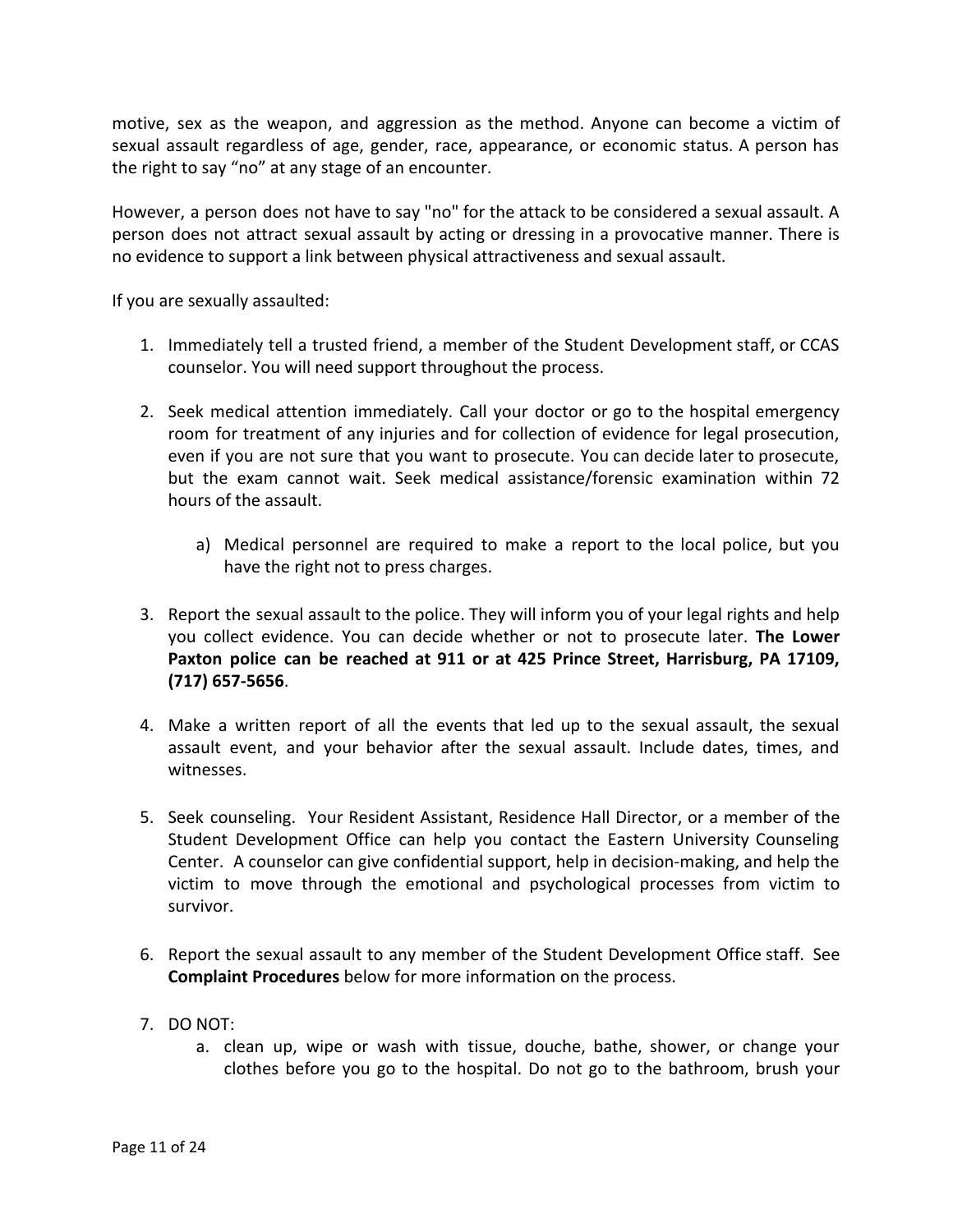teeth or chew gym, eat or drink, smoke. Do not brush your hair, wash your hands, clean/sanitize cuts or injuries obtained during the assault.

- b. be afraid to tell others and report this crime to the police.
- c. blame yourself. **This is not your fault**.

# **Sex Discrimination Policy**

#### **Statement of Policy**

Eastern University is committed to complying with all State and Federal laws prohibiting discrimination, including Title IX of the Education Amendments of 1972 and its implementing regulations, which prohibit discrimination on the basis of sex.

#### **Prohibited Acts**

Title IX of the Educational Amendments of 1972 states:

No person in the United States shall, on the basis of sex, be excluded from participation in, or be *denied the benefits of, or be subjected to discrimination under any education program or any activity receiving Federal financial assistance.*

Title IX, as it pertains to the Eastern University community, applies to but is not limited to, fair practices regarding: recruitment, admissions, housing, athletic, and extracurricular activities, rules and regulations, discipline, class enrollment, access to programs, courses, and internships, distribution of financial assistance, distribution of institutional resources, hiring practices, employment, promotion, and policies, among other things.

#### **Title IX Coordinator**

The Title IX coordinator responsible for Title IX compliance at Eastern University is Jacqueline Irving, Vice Provost for Student Development, Walton Hall rm. 200, St. Davids campus. Phone**: (610) 341-5823**, [jirving@eastern.edu](mailto:jirving@eastern.edu).

# **Complaint Procedures**

Any person at Eastern University who believes that s/he has been discriminated against on the basis of sex (the "complainant"), by Eastern University students, faculty, staff or outside third parties is encouraged to promptly take the following actions:

- 1. Immediately communicate with the individual perceived as engaging in discriminatory conduct (the "respondent") and request a proposed course of action to resolve the situation.
- 2. If the matter cannot be resolved at that level or if the complainant does not wish to or feel comfortable communicating directly with the respondent, then the complainant may make a complaint in writing within two weeks of the alleged discriminatory conduct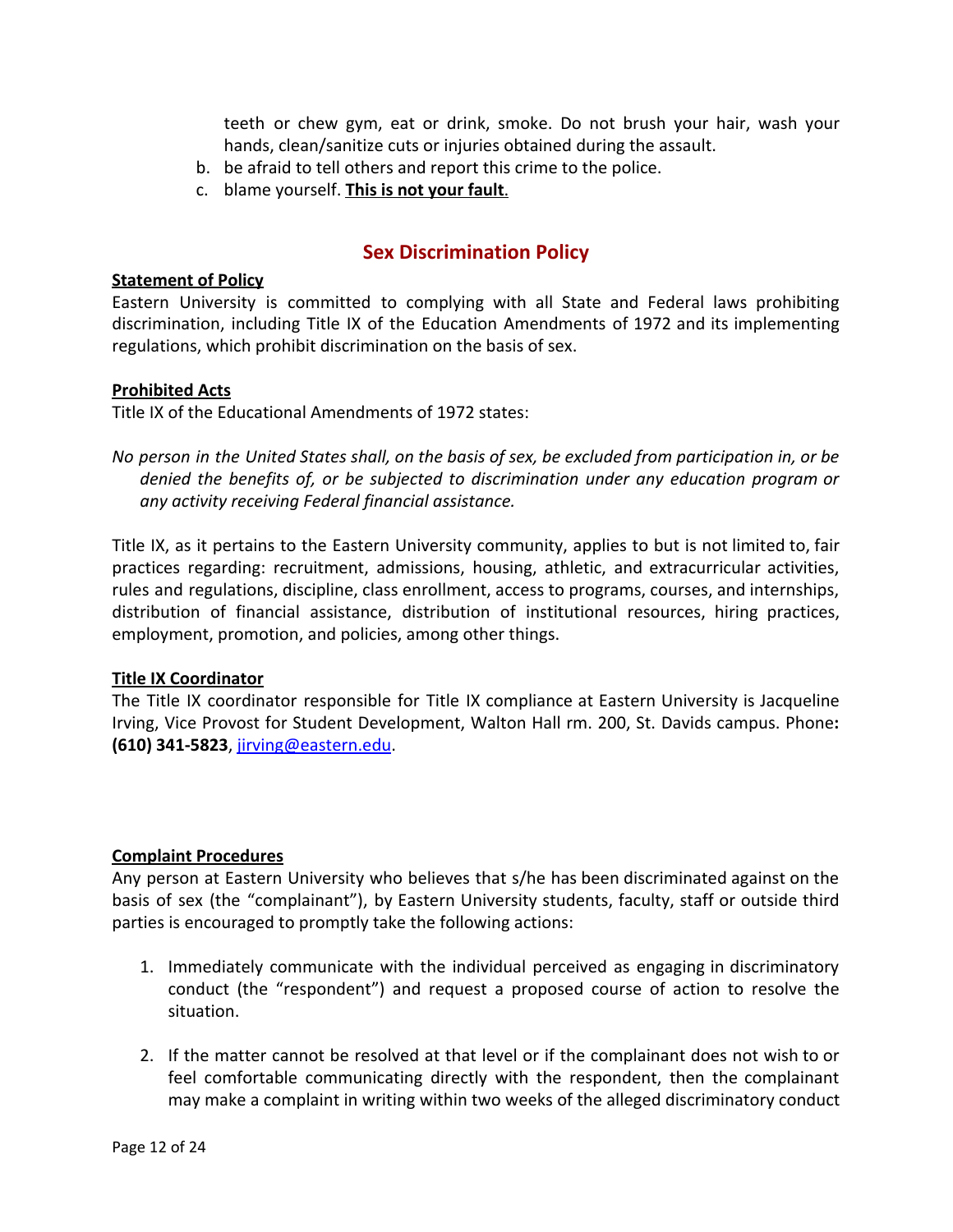to the Vice President for Student Development. If the Vice President for Student Development is involved in the acts that the complainant believes to be discriminatory, then the complaint should be made to the General Counsel.

- 3. The complaint should provide the following information.
	- a. The names, addresses and telephone numbers, if available, of the complainant and respondent;
	- b. Specific acts alleged, including dates, times and locations;
	- c. Names of any potential witnesses, including addresses and telephone numbers, if available
	- d. Actions taken by any party to address the discrimination, if any.

# **Investigation Procedures**

The following procedures will govern all investigations of complaints alleging violations of this policy. Eastern reserves the right to deviate from these procedures only when such deviation is necessary to ensure appropriate processing of the investigation. *Preponderance of the Evidence* will be used in all cases for adjudication decisions.

- 1. The investigation will begin within 10 work days of the receipt of the complaint. Should the Vice Provost for Student Development be unavailable within the time frame, his/her designee will act instead. If the Vice Provost for Student Development or his/her designee is involved in the alleged discrimination, the complaint will be investigated by General Counsel.
- 2. The Vice Provost for Student Development, or his/her designee(s), will investigate allegations of violations of this policy.
- 3. If the complainant or the respondent is under 18 years of age his/her parent or legal guardian will be notified of the complaint via phone, e-mail or US mail.
- 4. The investigation should include interviewing the complainant and the respondent, as well as any relevant witnesses suggested by the complainant and the respondent.

<sup>&</sup>lt;sup>1</sup>Work days are defined as days in a row, when the University is open for business, excluding Saturday and Sunday.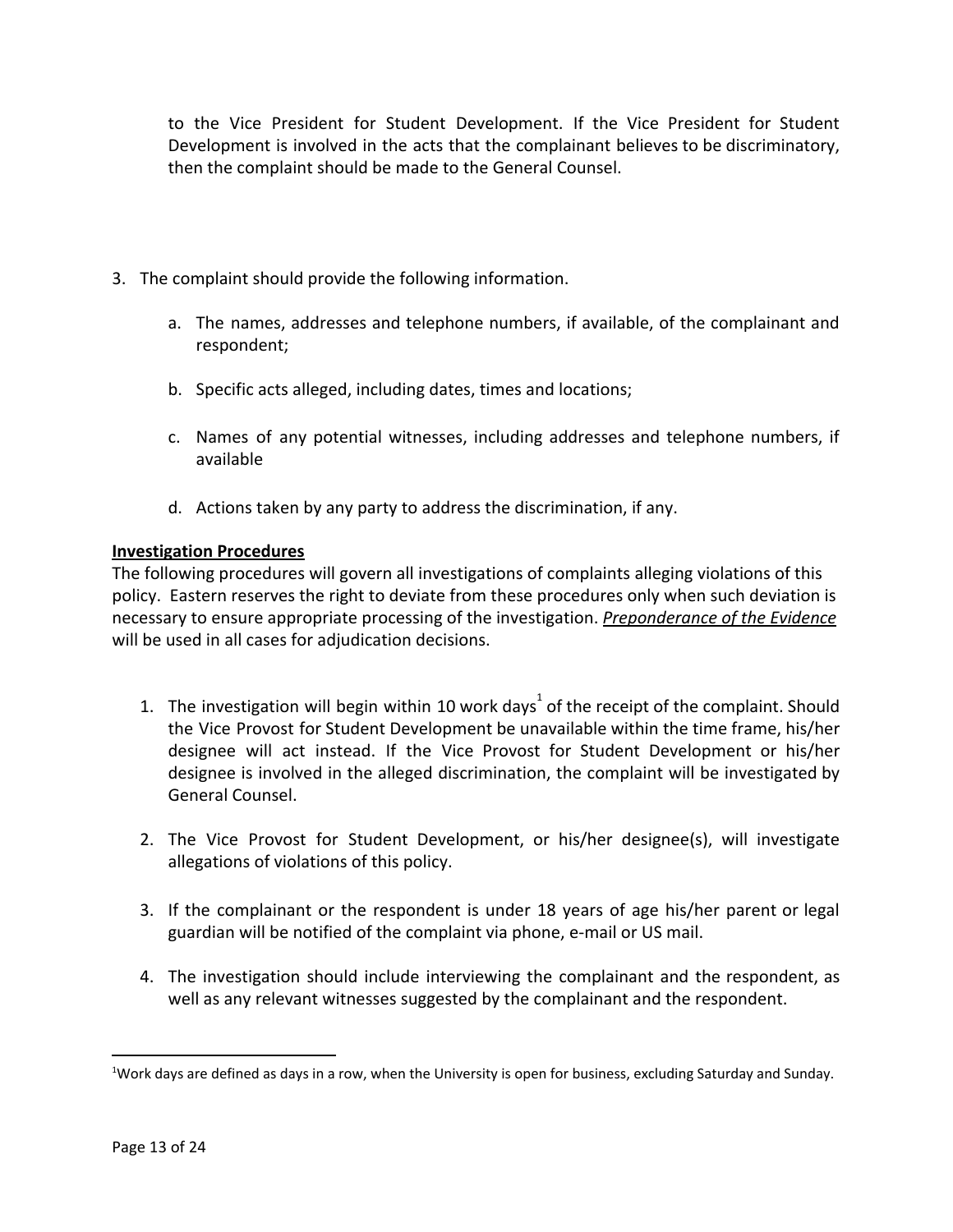- 5. The investigation should also include interviewing any additional witnesses or reviewing any documents deemed relevant by the Vice Provost for Student Development or his/her designee(s).
- 6. Confidentiality of the investigation will be maintained to the extent possible. If a complainant requests confidentiality or asks that the complaint not be pursued, Eastern will weigh the request for confidentiality against the following factors: the seriousness of the alleged harassment, the complainant's age, whether there have been other harassment complaints about the same individual, and the alleged harasser. $2$
- 7. If witnesses cannot be reached or are not available, the complaint will be investigated in their absence.
- 8. After all available information is reviewed and interviews are completed, the Vice President for Student Development or his/her designee(s) will:
	- a. Determine whether a violation of this policy has occurred, and if so, the appropriate response.
	- b. Notify the complainant and the respondent either verbally or in writing of the outcome of the investigation within five working days after the completion of the investigation.
	- c. Make recommendations to the appropriate supervisor/dean regarding discipline, if warranted.
	- d. Partner with departments, divisions, programs and Deans to take any corrective action as may be appropriate under the circumstances.
- 9. All complaints will be adjudicated as expeditiously as possible and generally within 30 work days.

# **Appeal Procedures**

- 1. Within two weeks of being notified by the Vice Provost for Student Development or his/her designee of the decision regarding the investigation, either party may appeal the decision by submitting a written statement of the basis for the appeal to Judiciary Board.
- 2. Appeals will be heard by the aforementioned Judiciary Board who will hear/review statements (oral or written) from the parties and review evidence compiled by the Vice President for Student Development during his/her investigation. All appeals will be heard as expeditiously as possible and generally within 30 work days.

<sup>&</sup>lt;sup>2</sup> As outlined in the Dear Colleague letter and the Campus SaVE Act.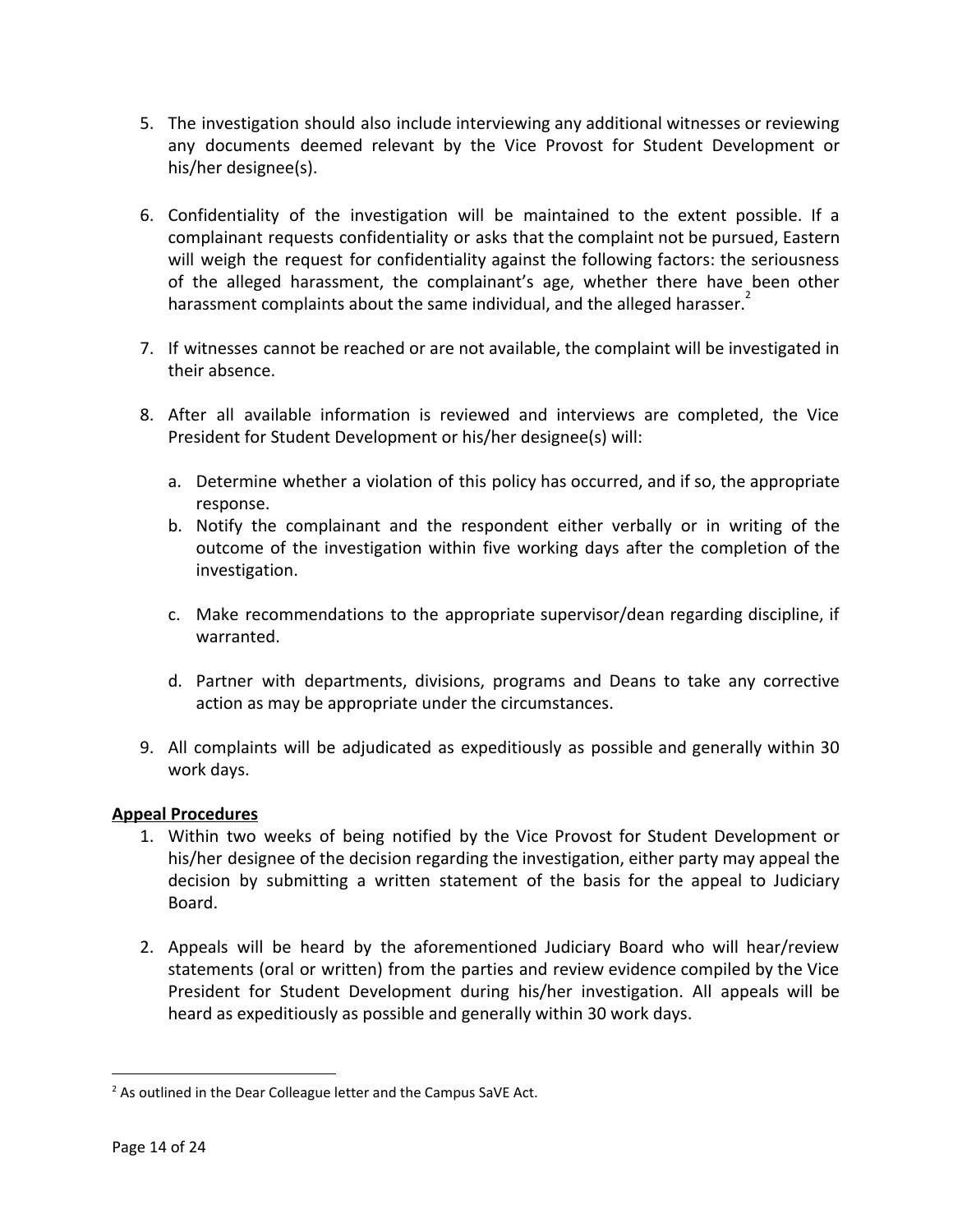3. Eastern University believes that individuals involved in a sex discrimination investigation should be heard in final appeal by an impartial Judiciary Board with representation by at least one member from their primary constituency group (i.e., student, faculty or staff, which includes administration). Accordingly, members of the Judiciary Board shall reflect the primary constituency group of the complainant and the respondent.

| When the alleged<br>discrimination involves: | The Judiciary Board will be<br>composed of: |
|----------------------------------------------|---------------------------------------------|
| Faculty and student                          | Faculty and student(s)                      |
| Staff and student                            | Faculty, staff and student(s)               |
| Student and student                          | Faculty and student(s)                      |
| Staff and staff or faculty and staff         | Faculty and staff                           |
| Faculty and faculty                          | Faculty                                     |

4. The decision of the Board will be communicated to the complainant within five working days of the conclusion of the Board's investigation. The decision of the Board will be final.

# **Retaliation**

Retaliation against a person who brings a complaint alleging a violation of this policy or who participates in an investigation is strictly prohibited. Under the law, retaliation includes any form of intimidation, threat, coercion or any other type of discrimination because of the individual's complaint or participation. Retaliation will be cause for appropriate disciplinary action in accordance with the procedures set forth above. Students, faculty or staff who knowingly make false charges alleging violations of this policy may be subjected to disciplinary action, as well as any related/relevant civil or criminal legal proceedings.

# **Sexual Harassment Policy**

Believing that members of our community have the right to work, study, and communicate with each other in an atmosphere free from unsolicited and unwelcome sexual advances, Eastern University does not condone and will not tolerate any behavior, verbal or physical, which constitutes sexual harassment.

# **Definition**

Sexual harassment is a form of discrimination in violation of Title VII of the Federal Civil Rights Act of 1964, Title IX of the 1972 Education Amendments, the Pennsylvania Human Relations Act, and Eastern University Policy. Unwelcome sexual advances, requests for sexual favors, inappropriate behavior of a sexual nature, and other written, verbal, or physical conduct of a sexually intimidating or offensive nature constitutes sexual harassment when:

1. such conduct is pursued among persons who have not mutually consented (implicitly or explicitly, verbally or non-verbally) to such conduct;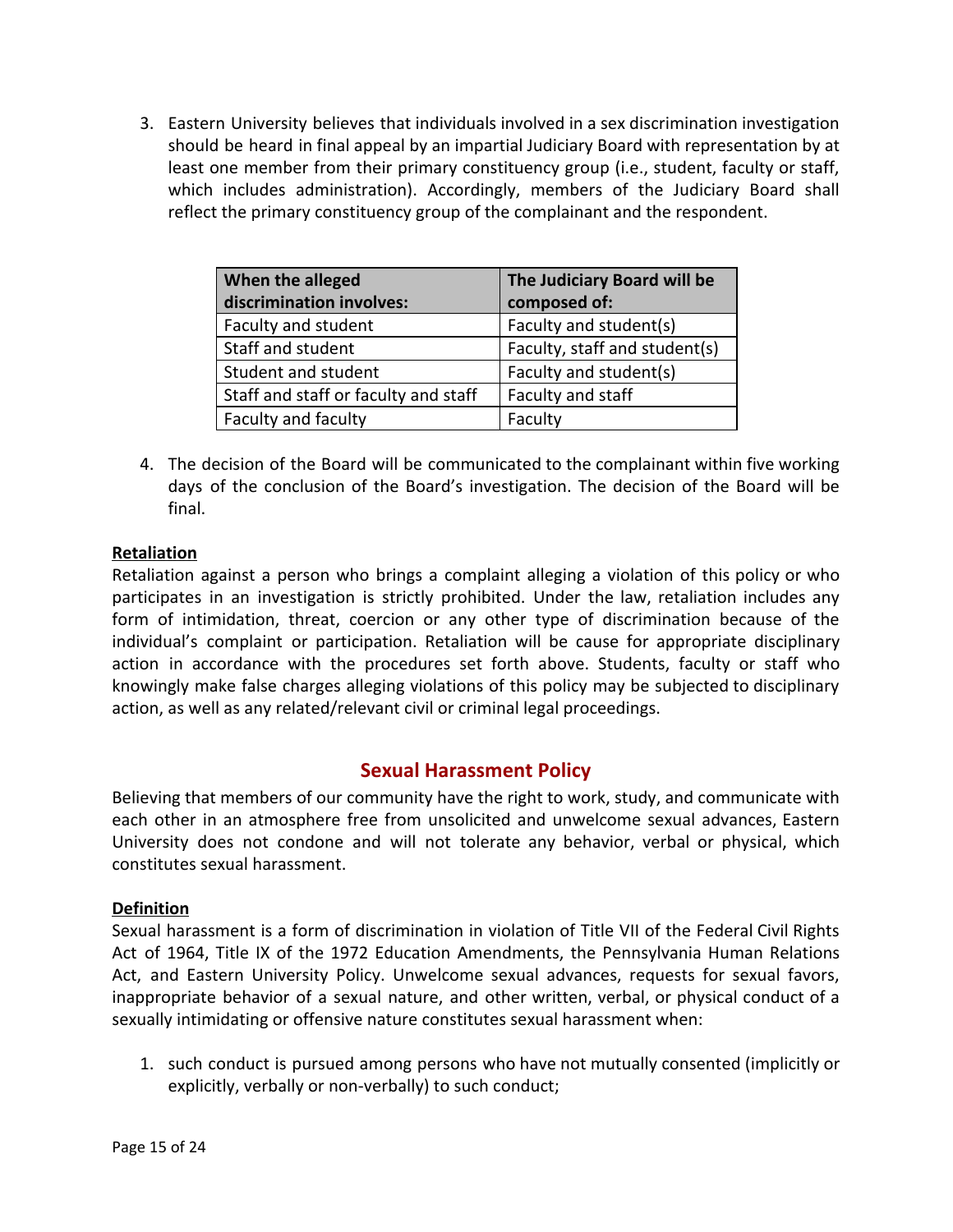- 2. submission to such conduct is made, explicitly or implicitly, a term or a condition for a employment, advancement, matriculation, or academic evaluation at Eastern University;
- 3. submission to, or rejection of, such conduct is used as the basis for employment or academic decisions;
- 4. a pattern exists of singling out members of one sex for disproportionate attention with elements of emotional or physical pressure;
- 5. such conduct has the purpose or effect of substantially interfering with an individual's employment or academic performance or creating an intimidating, hostile, or offensive residential, work, or academic environment. Sexual harassment is unwelcome and usually repeated behavior, but in some instances it can be an action that occurs only once.

Examples of sexually harassing conduct include, but are not limited to:

- 1. repeated sexually suggestive looks, gestures, or questions;
- 2. repeated, unwanted, and unacceptable remarks that stigmatize or ridicule on the basis of gender or sexual matters;
- 3. persistent following, letters, or phone calls discussing sexual matters;
- 4. display of offensive, sexually oriented visual materials (i.e. photos or posters), except those used for the purposes of instruction as appropriate to course objectives;
- 5. cornering or leaning over, touching, pinching, or patting;
- 6. pressure for sexual favors.

# **Dealing with Sexual Harassment**

Eastern University strongly urges that each member of the community know her/his rights and responsibilities, cooperate with those who are designated to help resolve allegations of harassment, and report all incidents of harassment, especially if she/he is a victim.

# **What To Do**

- 1. Say "no" to the offender. Respond immediately and directly to the offender, indicating that the behavior or remark is not acceptable. State without smiling or apologizing that you want the behavior to stop, and make it clear that you do not approve.
- 2. Do not ignore the problem. Experience shows that this only makes things worse.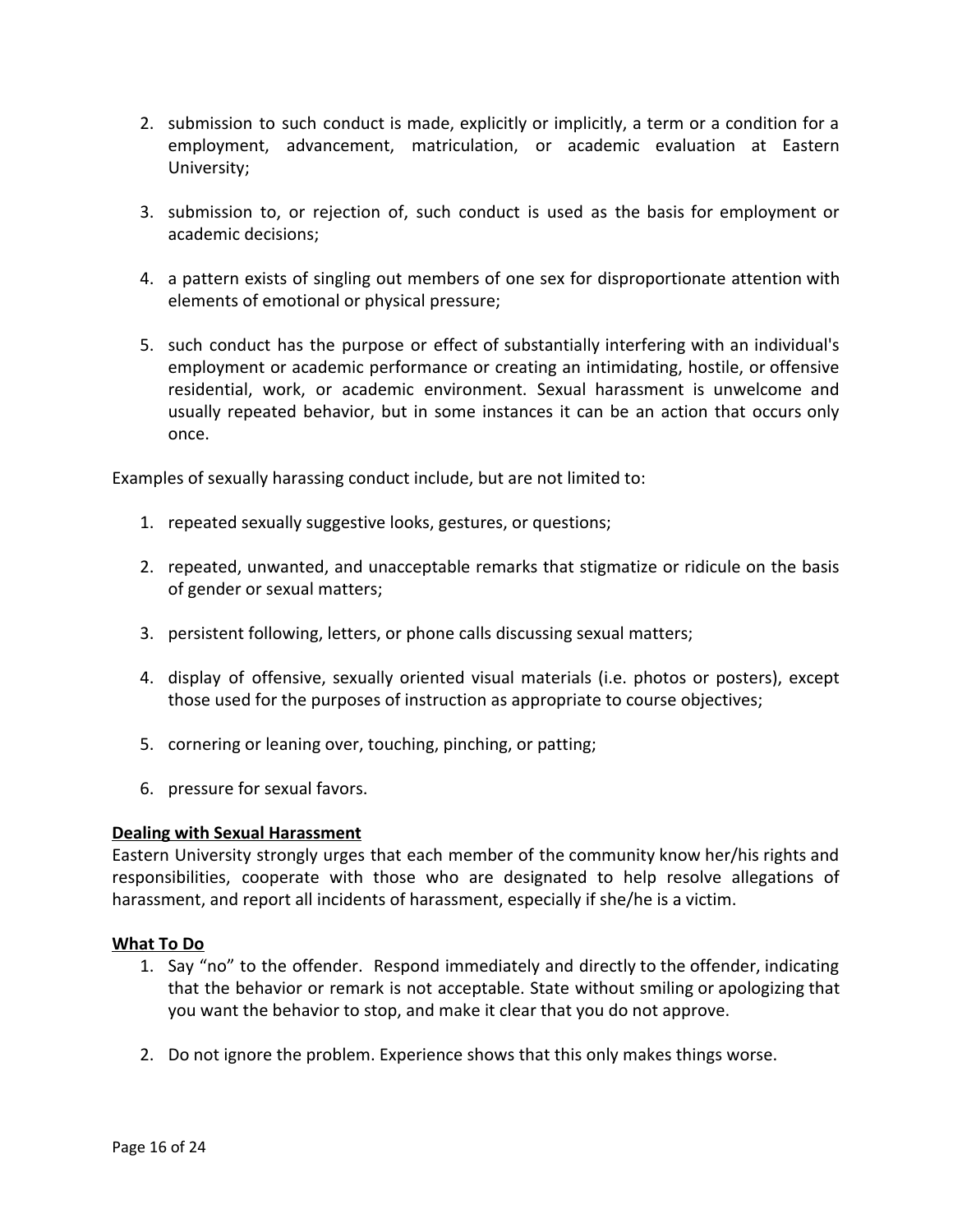- 3. If you are unsure that your experience was sexual harassment, discuss it with a trusted friend, colleague, or a member of the Student Development staff on an informal basis.
- 4. Keep a written record of the harassment. Include the date, time, place, and any other relevant circumstances. Record your response to the harassment as well. Keep all relevant correspondence that may be used as evidence of harassment, such as letters, notes, or memos.
- 5. Find out if someone witnessed the incident or your reaction immediately after the incident. That person may be a witness for you. Take names and phone numbers for future reference.
- 6. If you feel that your academic or work evaluation will be effected by the harassment, ask for and collect copies of past academic work or evaluations or anything that would tell the quality of your work.

# **The Procedure for Reporting Sexual Assault/Sexual Harassment**

Members of the Eastern University community are encouraged to report information regarding an alleged incident of sexual harassment or assault to any member of the Student Development staff. Although any member of the Student Development staff may be informed, that member will report the incident to the Dean of Students, who will investigate it.

Should the alleged victim choose to do so, she/he may choose a support person who may be a friend or a trusted staff or faculty member of the Eastern University community. Faculty and staff members, including Resident Assistants, but with the exception of professional counselors, have a duty to report any and all sexual assault to the Title IX Coordinator. The support person may accompany and advise the alleged victim in the investigation and in any informal or formal procedures that follow.

The following procedures apply when the alleged perpetrator is a student. To initiate an informal grievance, the victim of the alleged incident or her/his support person should inform the Dean of Students of her/his intent. The Dean will seek to resolve the complaint informally in a manner satisfactory to both the complaining party and the accused party. If the complaint is not resolved to the satisfaction of both parties, the complaining party may elect to initiate a formal grievance. The victim of the alleged incident is not obligated to pursue an informal grievance before filing a formal grievance.

The victim of the alleged incident may initiate a formal grievance to the Dean of Students, after which the Dean of Students will notify the accused party of the incident. If evidence warrants it, a formal hearing will be convened. The nature of the charges necessitate that the Judiciary Board be composed of the Dean of Students, at least one male faculty or staff member, at least one female faculty or staff member, at least one male student, and at least one female student. The fifth voting member will be of the same gender as the alleged victim. An effort will be made to have the same members of the Board present at every hearing for the particular case. Either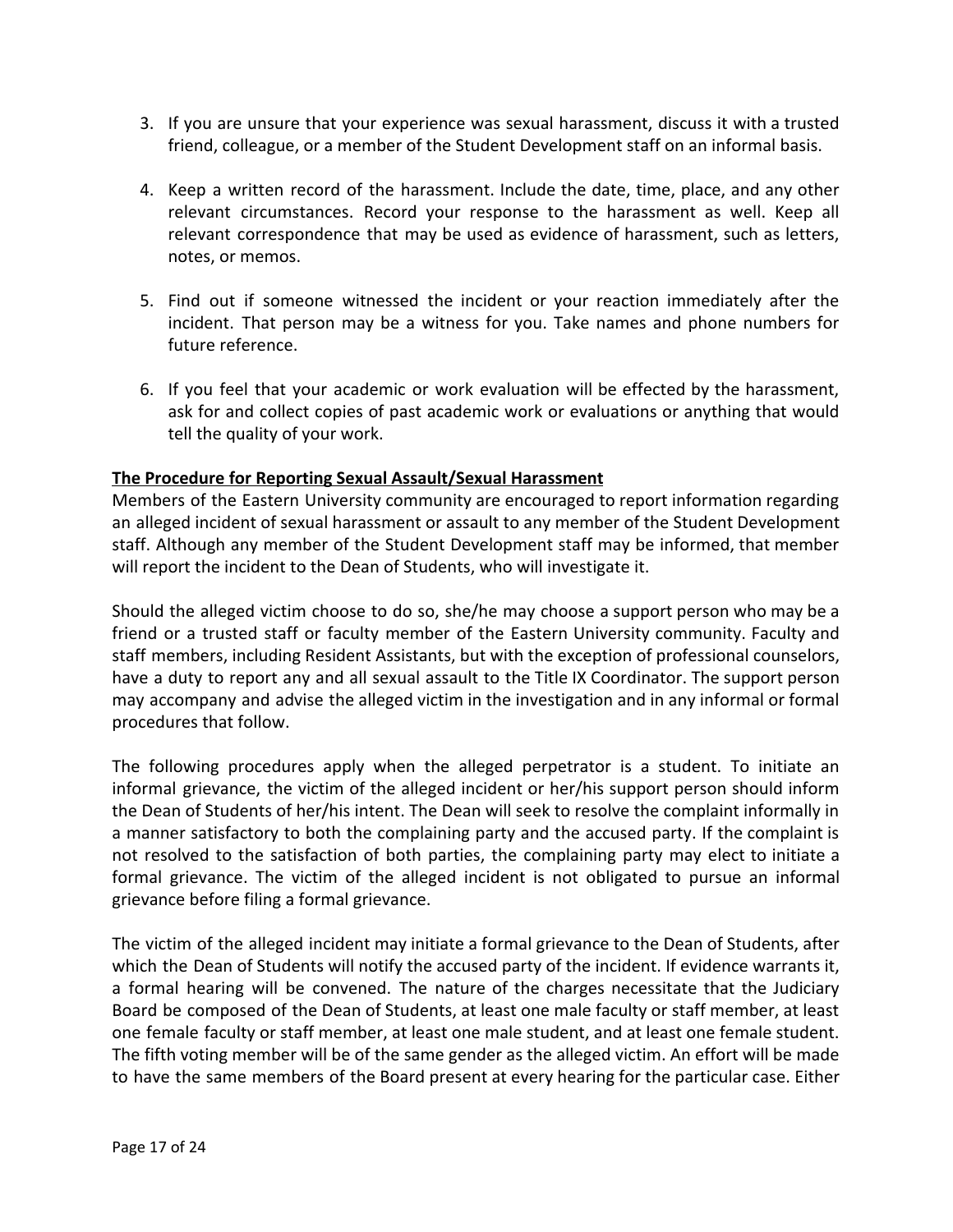the victim or the accused may request that a student member be included or excluded. The Hearing, Disciplinary Sanction, and Appeals Process are outlined elsewhere in this handbook.

If the alleged perpetrator is a member of the faculty or staff, the Dean of Students will report the incident to the Vice- Provost or Dean to whom the alleged perpetrator reports. The provisions of the Faculty and Staff Handbook, available in the full official edition of the Sexual Harassment Policy, will pertain relative to hearing proceedings.

#### **Confidentiality and External Charges**

The university will maintain complete confidentiality regarding allegations. Only those directly involved in the alleged incident(s) and resulting investigation will have access to information concerning the case unless the alleged victim or accused chooses otherwise. The victim of criminal activity such as sexual harassment or assault is strongly encouraged to file formal charges with the local police. The victim will receive support from all members of the Student Development Office, should the victim choose this option. The internal procedure will be implemented and disciplinary sanctions imposed without regard to the status of the external procedure.

Eastern University strictly prohibits any retaliation, intimidation, or coercion directed against any member of the community, anyone who intends to register a complaint, or anyone who has done so. Any member of the community who, after appropriate investigation, has been determined to have retaliated against a complainant or one who expresses the intent to complain (or against any other party involved), will be subject to disciplinary action. If any member of the Eastern University community believes she/he has been retaliated against, that person should contact a member of the Student Development Staff.

# **Victim's Rights at Eastern University**

Eastern University is concerned for those within the community who might become victims related to the actions of others in the community as well as those outside the community. Although internal incidents are rare, victims should know their rights and advocate for themselves regarding them.

The following are Victim's Rights at Eastern University:

- To request advice and personal support from authorities without making a formal complaint
- To make a complaint and then withdraw the complaint
- To present a spoken or written report and or complaint concerning the matter, to appropriate authorities
- To have a friend or personal counselor accompany them at meetings concerning the matter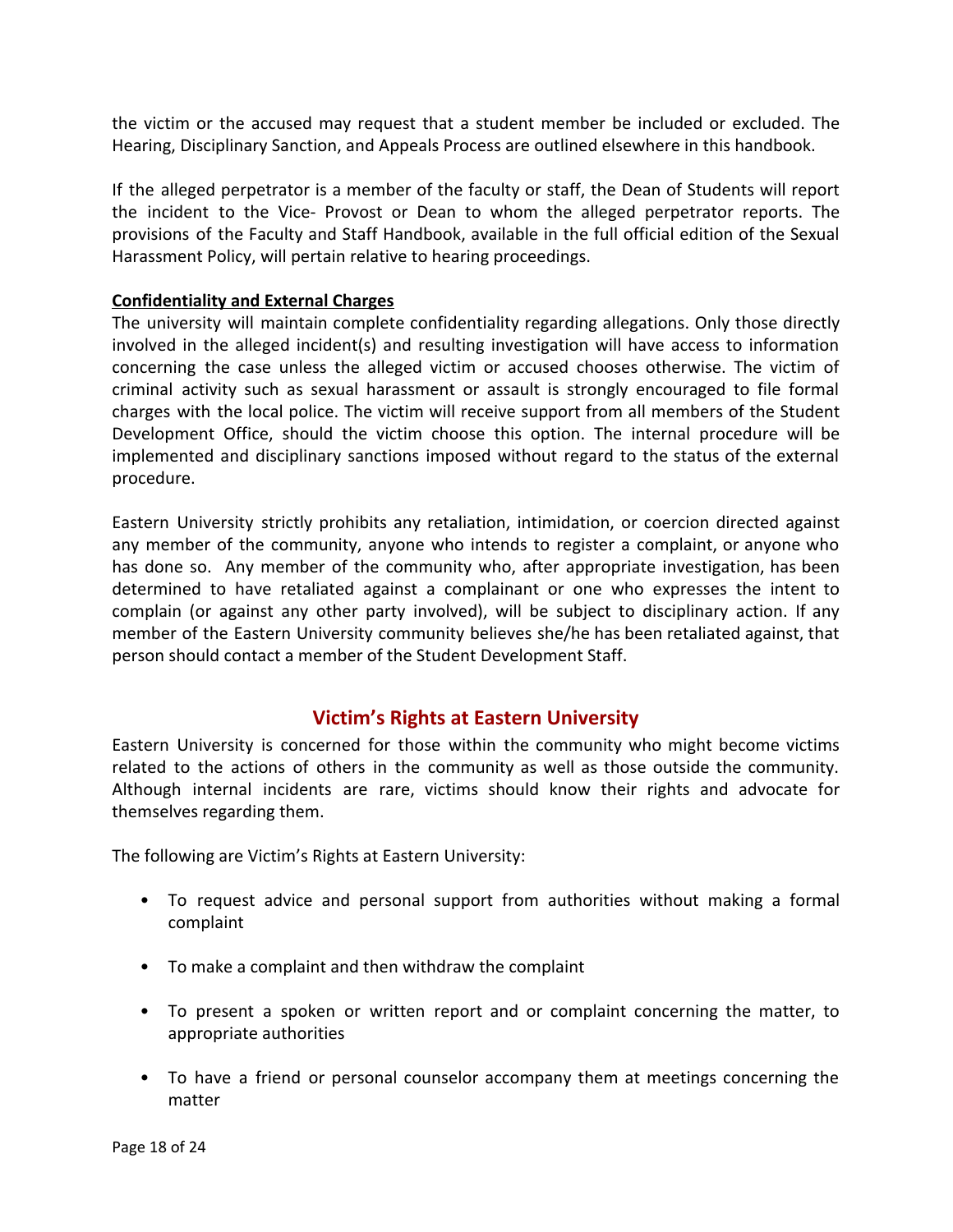- Should the case go before the Student-Faculty Judiciary Board:
	- To submit a written statement to the Dean of Students to be read during the hearing
	- To request to the Dean of Students anonymity during the hearing
	- To be informed of the outcome of the hearing. This may be done verbally or in writing by the Dean of Students or designee.

Victims may consider bringing their case through the legal system and/ or to other external authorities. The choice to do this or not rests solely with the victim. Note that adjudication of matters relative to student behavior within a private university setting is not subject to laws regarding legal proceedings, nor is it meant to be a substitute for the legal process. Regardless of the victim's decision relative to bringing external charges, when school policy has been broken internal disciplinary procedures will be followed and concluded, with or without reference to external adjudication, at the discretion of the Dean of Students.

Victims who participate in the legal system should understand their rights under the law within the state of Pennsylvania. Pennsylvania, victim's rights can be found [here](http://crime.about.com/od/victims/qt/victims_pa.htm).

Victim's rights differ state by state. Victims are advised to check policy in the appropriate state where the concerning event occurred.

# **The Federal Campus Sexual Assault Victims Bill of Rights**

- Survivors shall be notified of their options to notify law enforcement.
- Accuser and accused must have the same opportunity to have others present.
- Both parties shall be informed of the outcome of any disciplinary proceeding.
- Survivors shall be notified of counseling services.
- Survivors shall be notified of options for changing academic and living situations.

*The Campus Sexual Assault Victims' Bill of Rights" exists as a part of the campus security reporting requirements, commonly known as the Jeanne Clery Act.*

# **Pennsylvania Crime Victim's Bill of Rights PENNSYLVANIA VICTIM'S BILL OF RIGHTS**

As a victim of crime in Pennsylvania you have the following rights:

● To receive basic information concerning the services to assist you;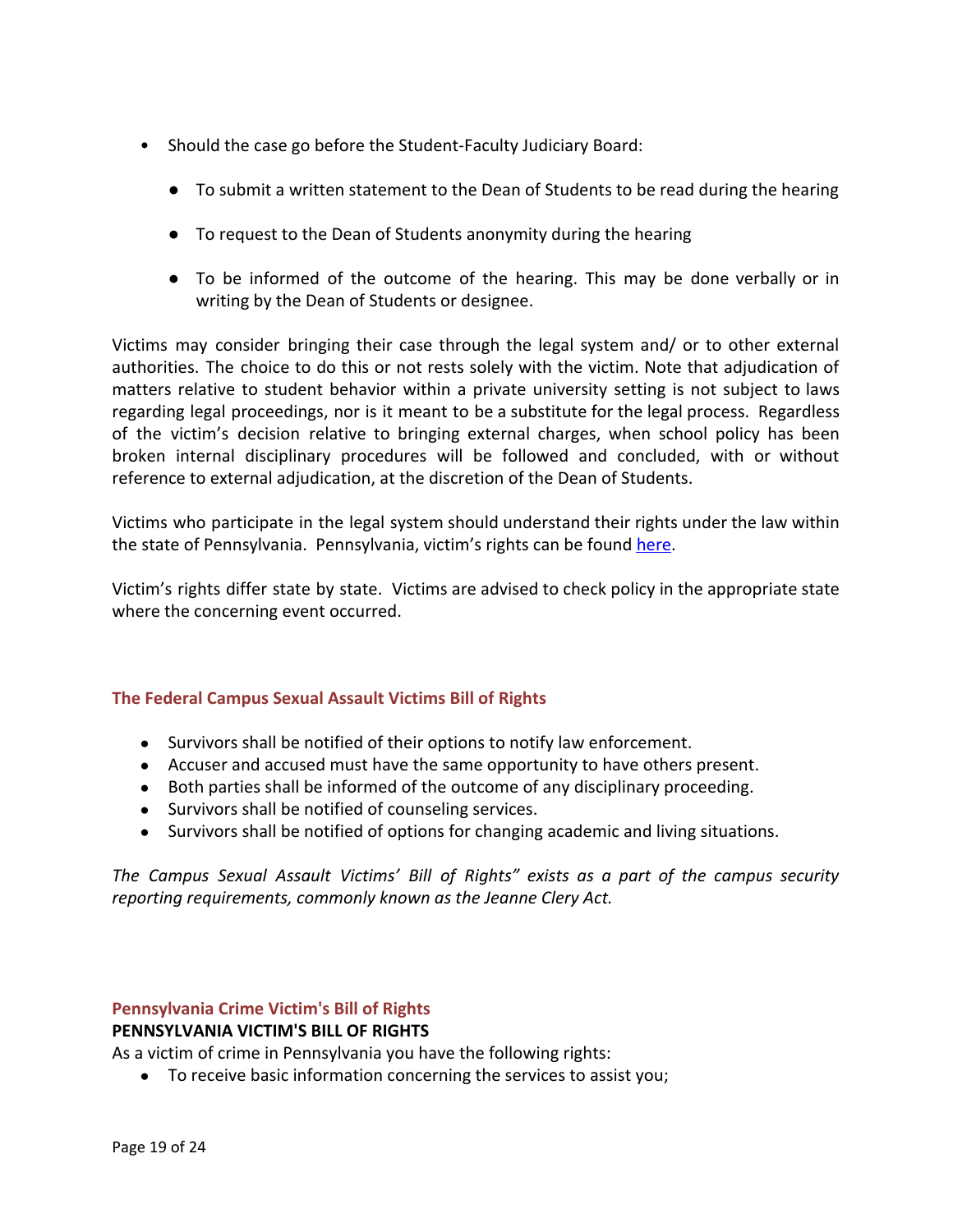- To be notified of certain significant actions and proceedings pertaining to your case, including, in personal injury crimes, the arrest of the suspect and escape from police custody;
- To be accompanied at all public criminal proceedings by a family member, a victim advocate or another person;
- In cases of personal injury crimes, burglary, or driving under the influence involving bodily injury, to submit prior comment to the prosecutor's office on the potential reduction or dropping of any charge or changing of a plea;
- To offer prior comment or to submit a written victim impact statement for the judge's consideration at sentencing;
- To recover your losses, to the extent possible, through restitution, compensation through the victim's compensation program and the return of property which was seized as evidence when it is no longer needed by the prosecutor;
- In personal injury crimes where the offender is sentenced to a state prison, to provide prior comment on and to receive notice of release decisions, and to be immediately notified if the offender escapes;
- In personal injury crimes where the offender is sentenced to a local correctional facility, to receive notice of release decisions and to be immediately notified if the offender escapes;
- To receive immediate notice of release on bail where the offender is committed to a local correctional facility for violation of a protection from abuse order;
- To receive notice when an offender is committed to a mental health facility from a state prison and of the discharge, transfer or escape of the offender from the mental health facility; and
- To have assistance in the preparation of, submission of and follow-up on the financial assistance claims to the Crime Victim's Compensation Board.

# **IN CASE OF FIRE \*\*ALERT ALL OCCUPANTS\*\*EVACUATE THE BUILDING\*\*CALL 911**

#### **IMPORTANT NUMBERS**

| LOWER PAXTON TOWNSHIP POLICE, FIRE &      |                 |
|-------------------------------------------|-----------------|
| <b>AMBULANCE</b>                          | <b>DIAL 911</b> |
| <b>Pennsylvania State Police</b>          | 717-783-5599    |
| Dauphin County District Attorney's Office | 717-780-6767    |

#### **Eastern University Victim/Witness Contact Resources – located at St. Davids Campus**

| OFFICE/DEPARTMENT          | <b>CONTACT</b>                                                                    | <b>PHONE</b> |
|----------------------------|-----------------------------------------------------------------------------------|--------------|
| <b>Student Development</b> | Jacqueline Irving<br>Vice Provost for Student Development<br>Title IX coordinator | 610-341-5823 |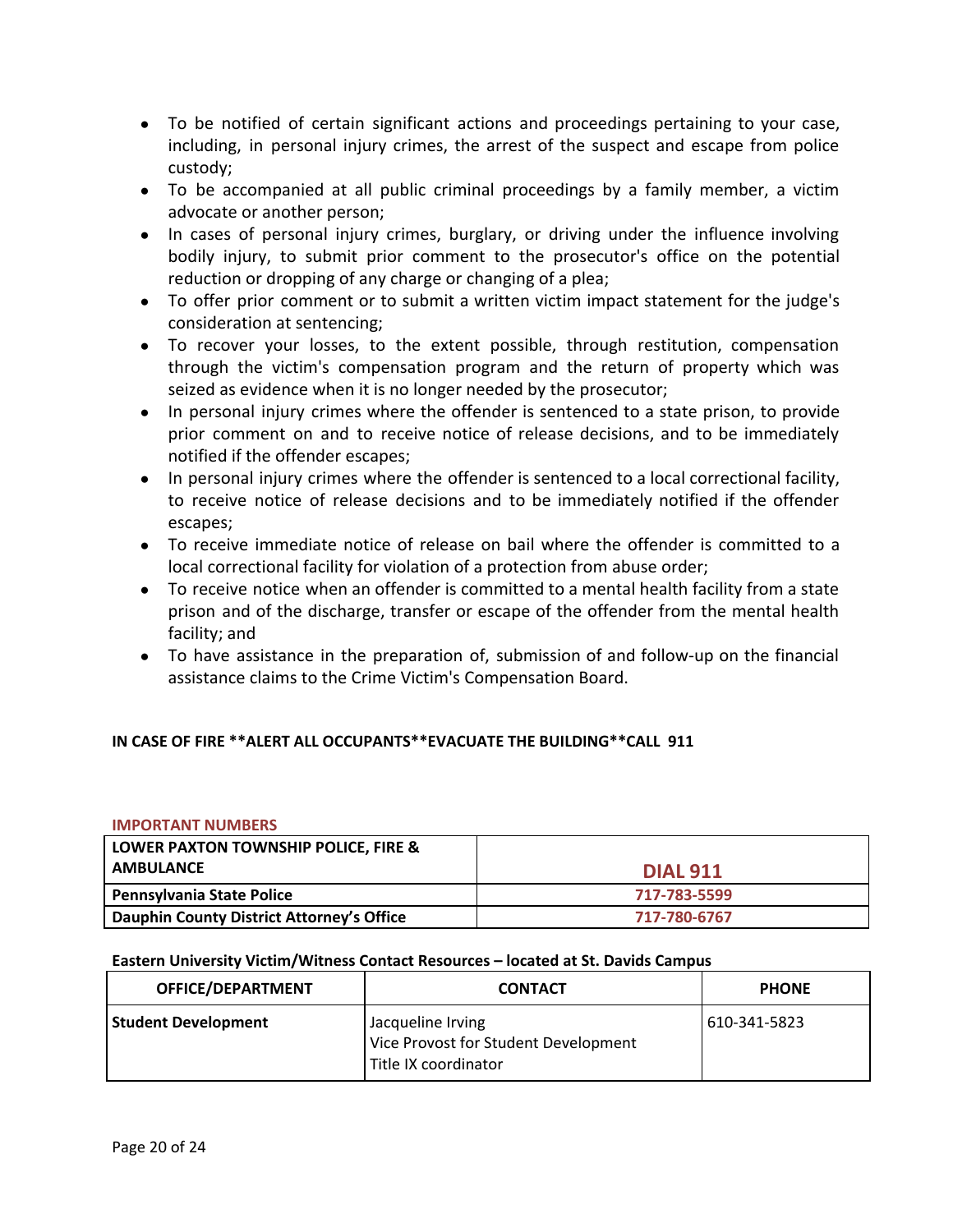| <b>Student Development</b>                                        | Sarah Piff<br>Dean of Students                         | 610-341-5822 |
|-------------------------------------------------------------------|--------------------------------------------------------|--------------|
| <b>Student Health Center</b>                                      | Teresa Kelly<br>Manager of Student Health Center       | 610-341-5955 |
| <b>Public Safety</b>                                              | <b>Michael D. Bicking</b><br>Director of Public Safety | 610-341-1720 |
|                                                                   | <b>Public Safety Officers</b>                          | 610-341-1737 |
| <b>CCAS CUSHING CENTER for</b><br><b>Counseling &amp; Support</b> | Lisa Hemlick Ph.D                                      | 610-341-5837 |
| Chaplain                                                          | Rev. Joseph B Modica Ph.D                              | 610-341-5826 |
| <b>Human Resources</b>                                            | <b>Kacey Bernard</b>                                   | 610-341-1481 |

*The Eastern University Public Safety Department is required to report crimes under the Uniform Crime Reporting for compliance with PA law, in addition to the Jeanne Clery Act. Due to the difference in crime classifications and their definitions, reported statistics in the two reports are not generally comparable. (FTE/ Full Time Equivalent, is based on fall semester student population.)*

| <b>YEAR</b> | <b>CAMPUS FULL TIME EQUIVILENT (FTE)</b> |
|-------------|------------------------------------------|
| 2015        | 36                                       |
| 2016        | е.<br>o.                                 |
| 2017        | 93                                       |

#### **OFFENSES**

| <b>REPORTABLE CRIME</b><br><b>CATEGORIES</b> | YEAR / Crimes | <b>Crimes/Students</b> |
|----------------------------------------------|---------------|------------------------|
|                                              | 2016/0        | 0/0                    |
| <b>Aggravated Assault</b>                    | 2017/0        | 0/0                    |
|                                              | 2018/0        | 0/0                    |
|                                              | 2016/0        | 0/0                    |
| <b>Other Assaults</b>                        | 2017/0        | 0/0                    |
|                                              | 2018/0        | 0/0                    |
|                                              | 2016/0        | 0/0                    |
| <b>Arson</b>                                 | 2017/0        | 0/0                    |
|                                              | 2018/0        | 0/0                    |
|                                              | 2016/0        | 0/0                    |
| <b>Burglary</b>                              | 2017/0        | 0/0                    |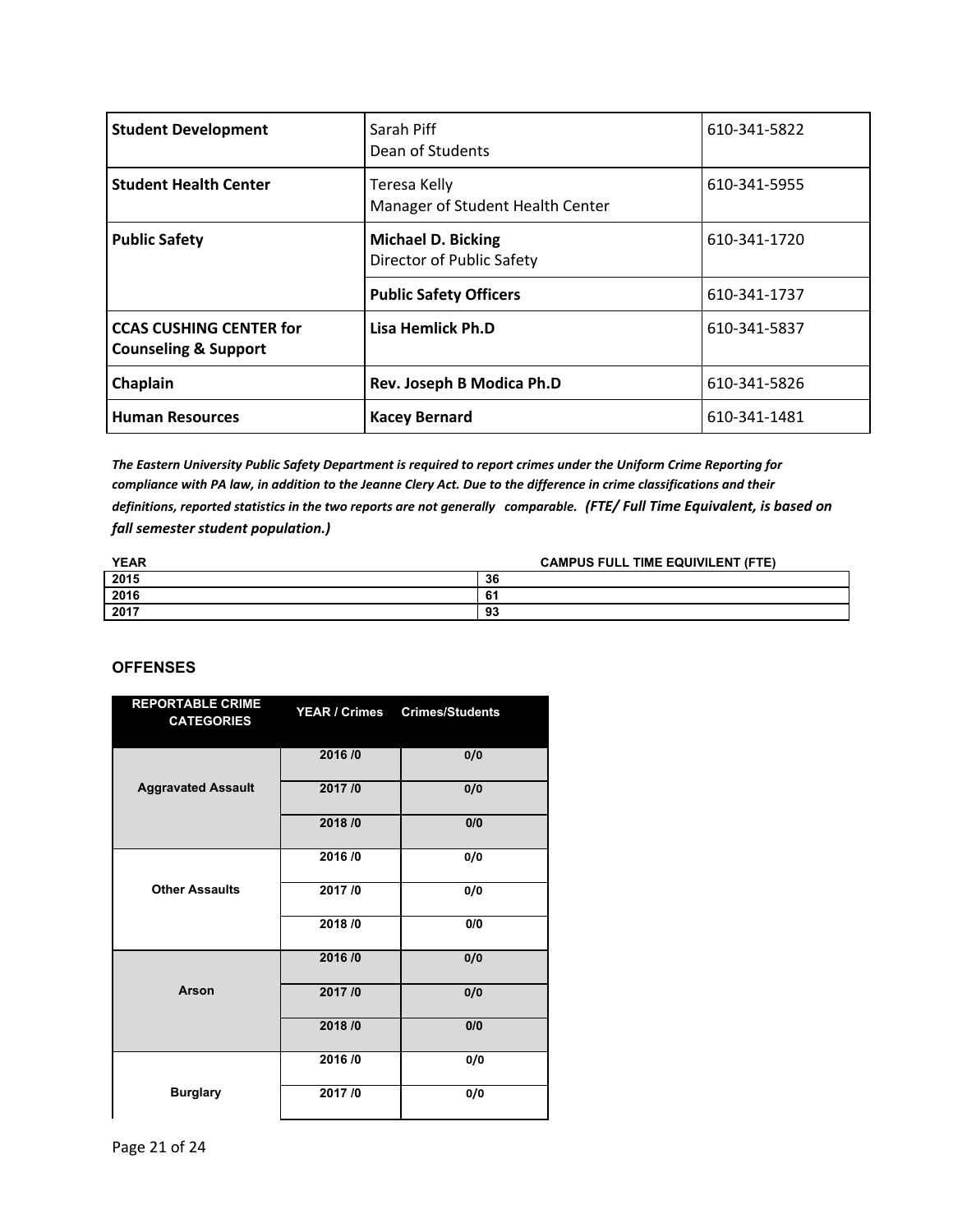|                                | 2018/0   | 0/0              |
|--------------------------------|----------|------------------|
|                                | 2016/0   | 0/0              |
| <b>Disorderly Conduct</b>      | 2017/0   | 0/0              |
|                                | 2018/0   | 0/0              |
|                                | 2016/0   | 0/0              |
| <b>Driving Under Influence</b> | 2017/0   | 0/0              |
|                                | 2018/0   | 0/0              |
|                                | 2016/0   | 0/0              |
| <b>Drug Abuse</b>              | 2017/0   | 0/0              |
|                                | 2018/0   | 0/0              |
|                                | 2016/0   | 0/0              |
| <b>Drunkenness</b>             | 2017/0   | 0/0              |
|                                | 2018 / 0 | 0/0              |
|                                | 2016/0   | 0/0              |
| <b>Embezzlement</b>            | 2017/0   | 0/0              |
|                                | 2018/0   | 0/0              |
|                                | 2016/0   | 0/0              |
| Forgery/Counterfeiting         | 2017/0   | 0/0              |
|                                | 2018 /0  | 0/0              |
|                                | 2016/0   | 0/0              |
| Fraud                          | 2017/0   | 0/0              |
|                                | 2018/0   | 0/0              |
| Gambling                       | 2016/0   | 0/0              |
|                                | 2017/0   | $\overline{0/0}$ |
|                                | 2018/0   | 0/0              |
| <b>Liquor Laws</b>             | 2016/0   | $\overline{0/0}$ |
|                                | 2017/0   | $\overline{0/0}$ |
|                                | 2018/0   | $\overline{0/0}$ |
| <b>Motor Vehicle Theft</b>     | 2016/0   | 0/0              |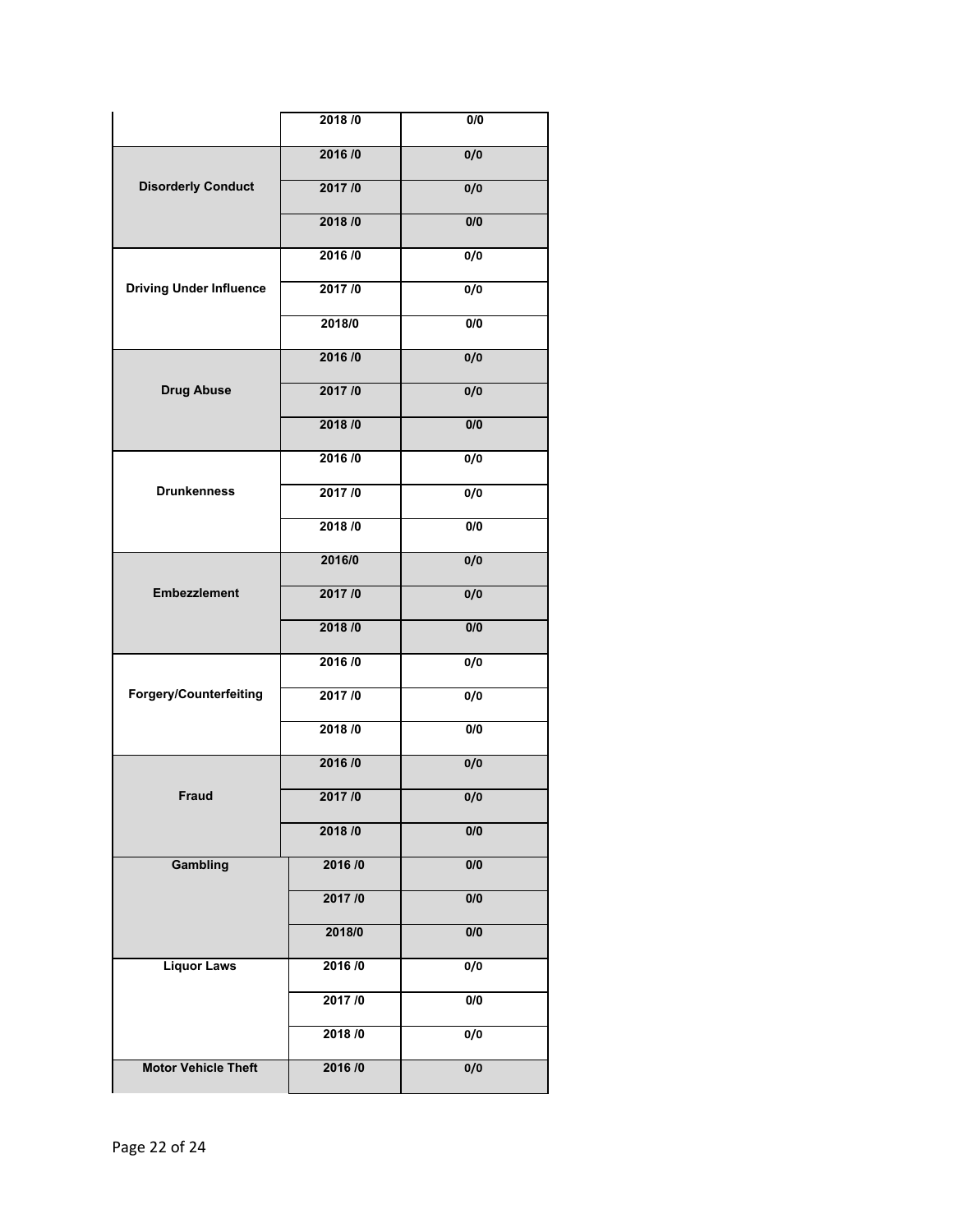|                                | 2017/0  | 0/0              |
|--------------------------------|---------|------------------|
|                                | 2018/0  | 0/0              |
| <b>Murder</b>                  | 2016/0  | 0/0              |
|                                | 2017/0  | $\overline{0/0}$ |
|                                | 2018/0  | 0/0              |
| <b>Offenses Against Family</b> | 2016/0  | $\overline{0/0}$ |
|                                | 2017/0  | 0/0              |
|                                | 2018/0  | $\overline{0/0}$ |
| <b>Prostitution</b>            | 2016/0  | 0/0              |
|                                | 2017/0  | 0/0              |
|                                | 2018/0  | $\overline{0/0}$ |
| Rape                           | 2016/0  | 0/0              |
|                                | 2017/0  | 0/0              |
|                                |         | 0/0              |
|                                | 2018/0  | 0/0              |
| <b>Other Sex Offenses</b>      | 2016/0  | $\overline{0/0}$ |
|                                | 2017/0  | $\overline{0/0}$ |
|                                | 2018/0  | 0/0              |
| <b>Robbery</b>                 | 2016 /0 | 0/0              |
|                                | 2017/0  | 0/0              |
|                                | 2018/0  | 0/0              |
| Theft/Larceny                  | 2016/0  | 0/0              |
|                                | 2017/0  | $\overline{0/0}$ |
|                                | 2018/0  | $\overline{0/0}$ |
| <b>Vagrancy</b>                | 2016/0  | 0/0              |
|                                | 2017/0  | $\overline{0/0}$ |
|                                | 2018/0  | 0/0              |
| Vandalism                      | 2016/0  | $\overline{0/0}$ |
|                                | 2017/0  | $\overline{0/0}$ |